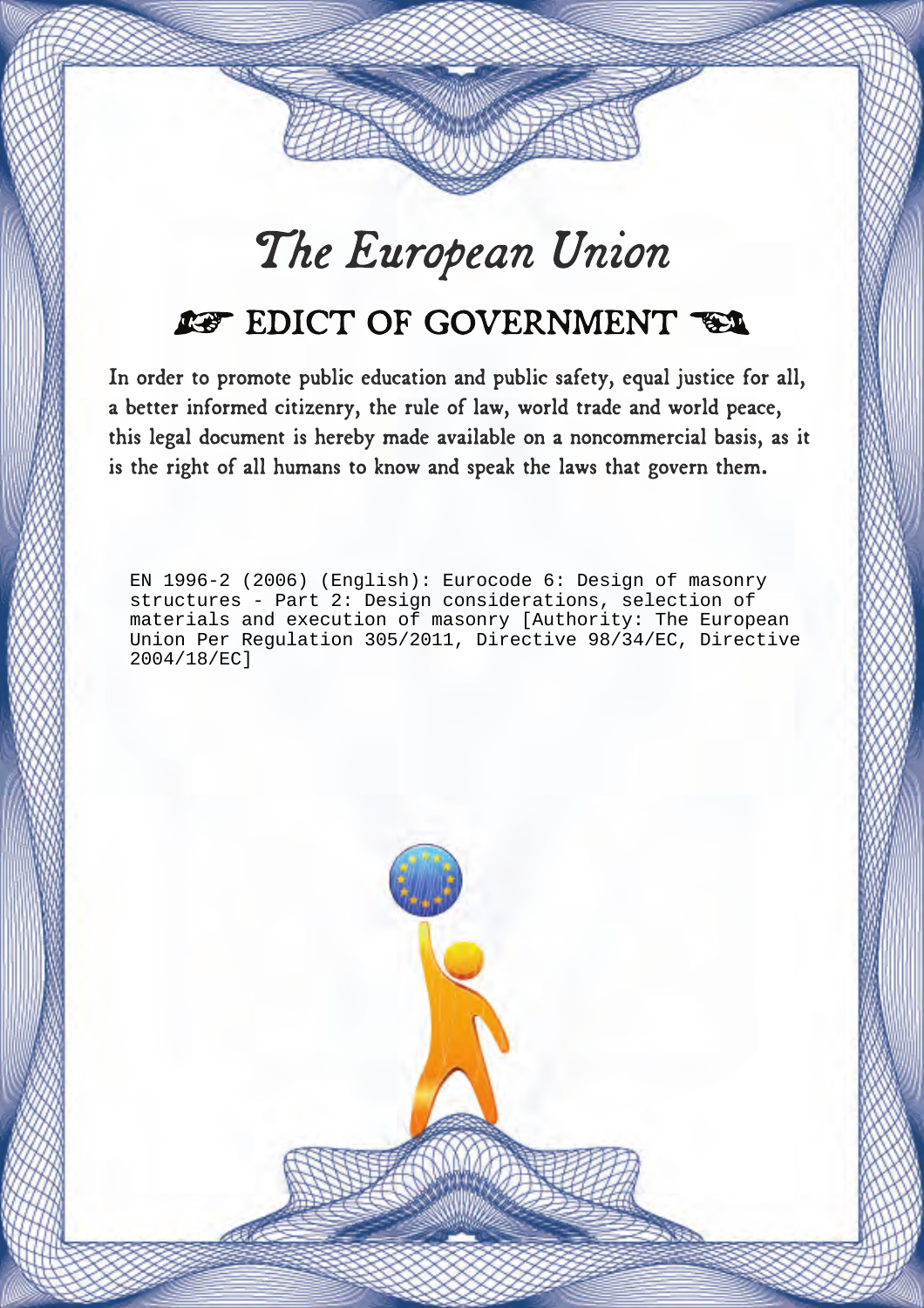# **BLANK PAGE**



PROTECTED BY COPYRIGHT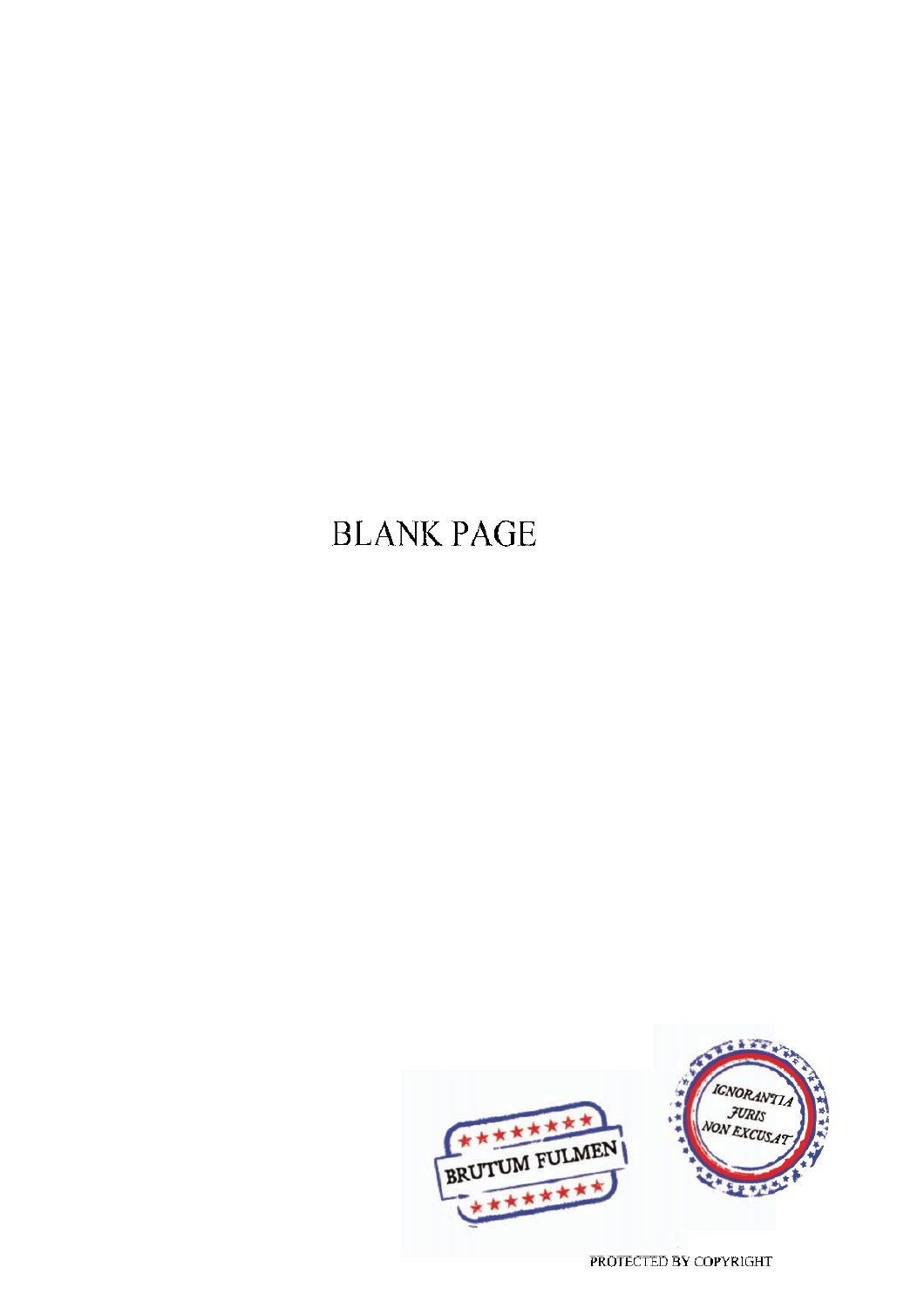# **EUROPEAN STANDARD NORME EUROPEENNE EUROpAISCHE NORM**

## **EN 1996·2**

January 2006

ICS 91.010.30; 91.080.30 Supersedes ENV 1996-2:1998 Incorporating corrigendum September 2009

English Version

## Eurocode 6 - Design of masonry structures - Part 2: Design considerations, selection of materials and execution of masonry

Eurocode 6 - Calcul des ouvrages en maçonnerie - Partie 2: Conception, choix des materiaux et mise en oeuvre des maçonneries

Eurocode 6 - Bemessung und Konstruktion von Mauerwerksbauten - Teil 2: Planung, Auswahl der Baustoffe und Ausführung von Mauerwerk

This European Standard was approved by CEN on 24 November 2005.

CEN members are bound to comply with the CEN/CENELEC Internal Regulations which stipulate the conditions for giving this European Standard the status of a national standard without any alteration. Up-to-date lists and bibliographical references concerning such national standards may be obtained on application to the Central Secretariat or to any CEN member.

This European Standard exists in three official versions (English, French, German). A version in any other language made by translation under the responsibility of a CEN member into its own language and notified to the Central Secretariat has the same status as the official versions.

CEN members are the national standards bodies of Austria, Belgium, Cyprus, Czech Republic, Denmark, Estonia, Finland, France, Germany, Greece, Hungary, Iceland, Ireland, Italy, Latvia, Lithuania, Luxembourg, Malta, Netherlands, Norway, Poland, Portugal, Romania, Slovakia, Slovenia, Spain, Sweden, Switzerland and United Kingdom.



EUROPEAN COMMITTEE FOR STANDARDIZATION COMITÉ EUROPÉEN DE NORMALISATION EUROPÄISCHES KOMITEE FÜR NORMUNG

Management Centre: rue de Stassart, 36 B-1050 Brussels

© 2006 CEN All rights of exploitation in any form and by any means reserved worldwide for CEN national Members.

Ref. No. EN 1996-2:2006: E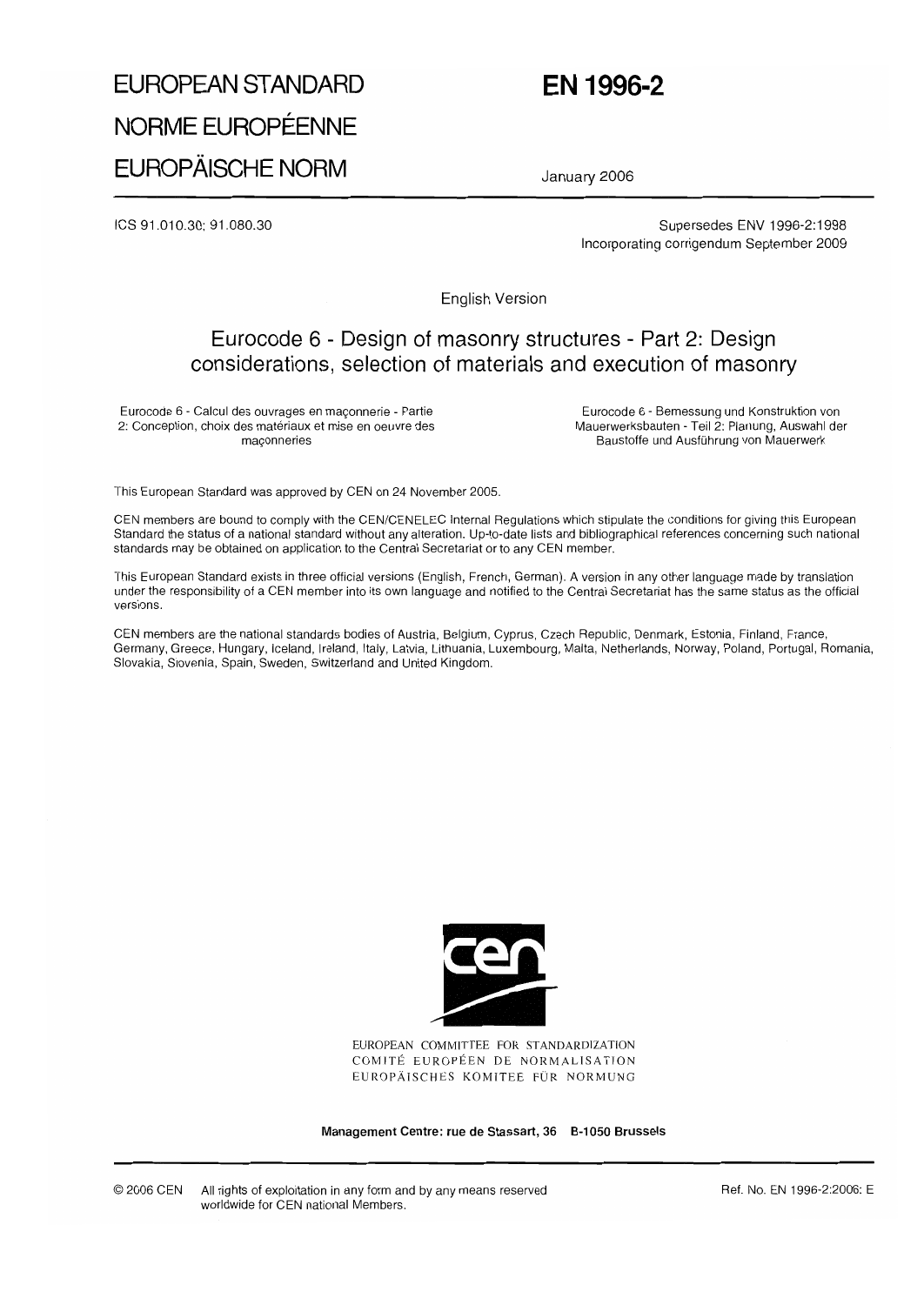## **Contents**

|                | Links between Eurocodes and harmonised technical specifications (ENs and ETAs) for |
|----------------|------------------------------------------------------------------------------------|
|                |                                                                                    |
|                |                                                                                    |
| 1              |                                                                                    |
| 1.1            |                                                                                    |
| 1.2            |                                                                                    |
| 1.3            |                                                                                    |
| 1.4            |                                                                                    |
| 1.5            |                                                                                    |
| 1.5.1          |                                                                                    |
| 1.5.2          |                                                                                    |
| 1.5.3          |                                                                                    |
| 1.5.4          |                                                                                    |
| 1.5.5          |                                                                                    |
| 1.6            |                                                                                    |
| $\overline{2}$ |                                                                                    |
| 2.1            |                                                                                    |
| 2.1.1          |                                                                                    |
| 2.1.2          |                                                                                    |
| 2.1.2.1        |                                                                                    |
| 2.1.2.2        |                                                                                    |
| 2.1.3          |                                                                                    |
| 2.2            |                                                                                    |
| 2.2.1          |                                                                                    |
| 2.2.2          |                                                                                    |
| 2.2.3          |                                                                                    |
| 2.2.3.1        |                                                                                    |
| 2.2.3.2        |                                                                                    |
| 2.2.3.3        |                                                                                    |
| 2.2.4          |                                                                                    |
| 2.3            |                                                                                    |
| 2.3.1          |                                                                                    |
| 2.3.2          |                                                                                    |
| 2.3.3          |                                                                                    |
| 2.3.4          |                                                                                    |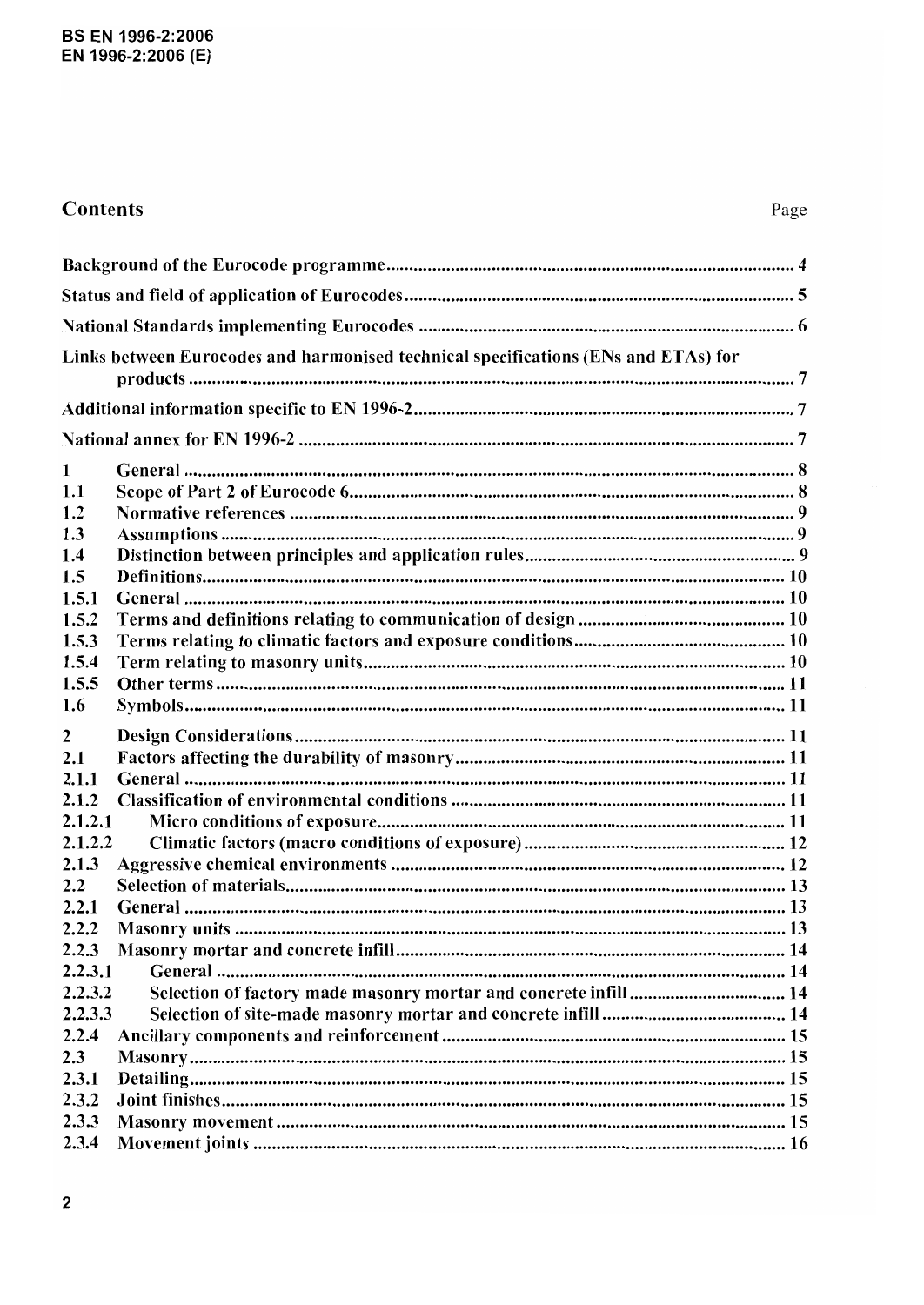|         | 2.3.4.1                                                                    |  |
|---------|----------------------------------------------------------------------------|--|
| 2.3.4.2 |                                                                            |  |
| 2.3.5   |                                                                            |  |
| 2.3.6   |                                                                            |  |
| 3       |                                                                            |  |
| 3.1     |                                                                            |  |
| 3.2     |                                                                            |  |
| 3.2.1   |                                                                            |  |
| 3.2.2   |                                                                            |  |
| 3.3     |                                                                            |  |
| 3.3.1   |                                                                            |  |
| 3.3.1.1 |                                                                            |  |
| 3.3.1.2 |                                                                            |  |
| 3.3.1.3 |                                                                            |  |
| 3.3.1.4 |                                                                            |  |
| 3.3.1.5 |                                                                            |  |
| 3.3.1.6 |                                                                            |  |
| 3.3.1.7 |                                                                            |  |
| 3.3.1.8 |                                                                            |  |
| 3.3.2   | Factory made mortars, pre-batched mortars, pre-mixed lime sand mortars and |  |
|         |                                                                            |  |
| 3.4     |                                                                            |  |
| 3.5     |                                                                            |  |
|         |                                                                            |  |
| 3.5.1   |                                                                            |  |
| 3.5.2   |                                                                            |  |
| 3.5.3   | Pointing and jointing for masonry other than thin layer masonry 24         |  |
| 3.5.3.1 |                                                                            |  |
| 3.5.3.2 |                                                                            |  |
| 3.5.4   |                                                                            |  |
| 3.5.5   |                                                                            |  |
| 3.5.6   |                                                                            |  |
| 3.5.7   |                                                                            |  |
| 3.6     |                                                                            |  |
| 3.6.1   |                                                                            |  |
| 3.6.2   |                                                                            |  |
| 3.6.3   |                                                                            |  |
| 3.6.4   |                                                                            |  |
| 3.6.5   |                                                                            |  |
| 3.6.6   |                                                                            |  |
|         |                                                                            |  |
|         |                                                                            |  |
|         |                                                                            |  |
|         |                                                                            |  |
|         |                                                                            |  |
|         |                                                                            |  |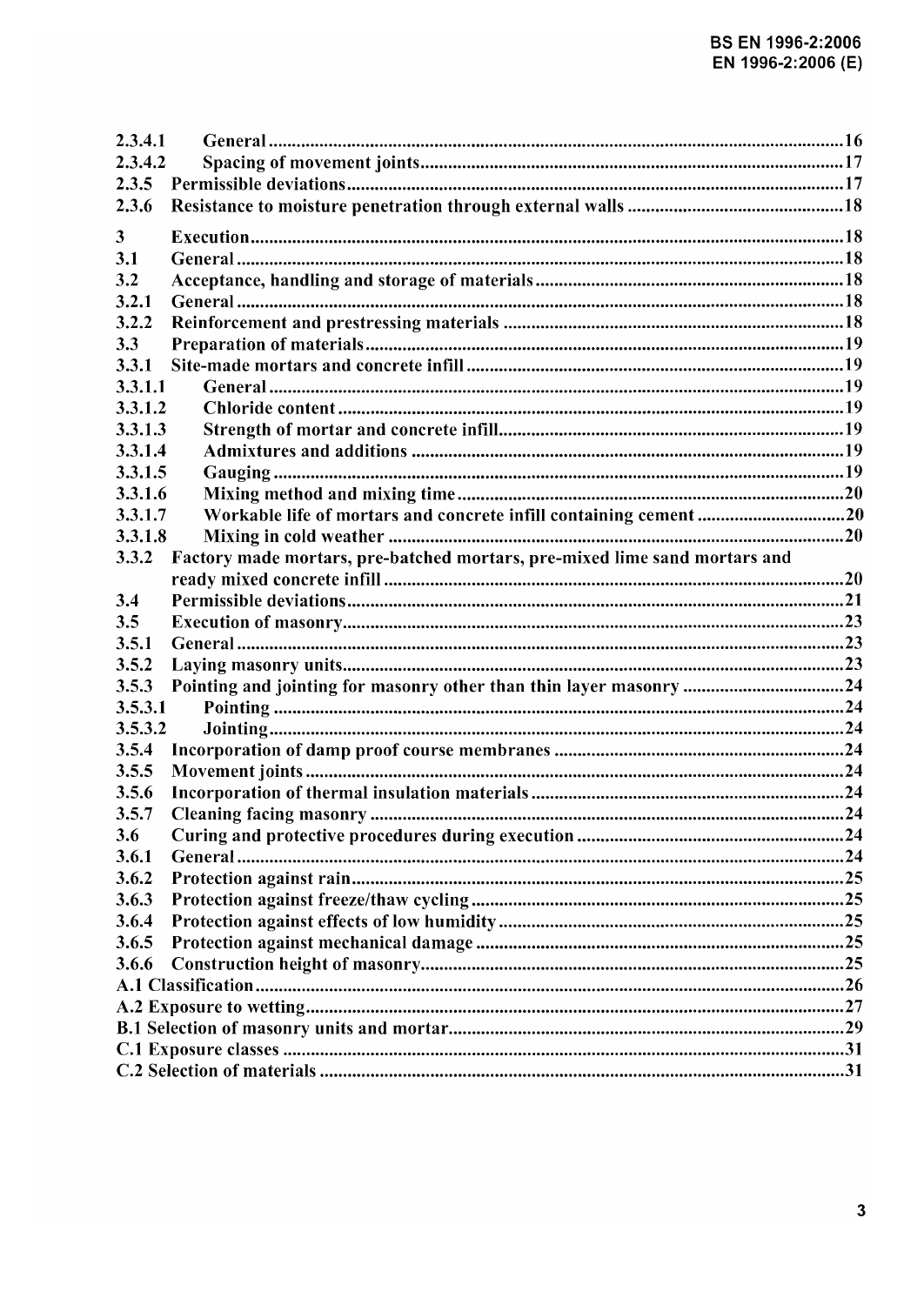## **Foreword**

This document EN 1996-2 has been prepared by Technical Committee *CEN/TC250* "Structural Eurocodes", the secretariat of which is held by BSI.

This European Standard shall be given the status of a national standard, either by publication of an identical text or by endorsement, at the latest by July 2006, and conflicting national standards shall be withdrawn at the latest by March 2010.

*CEN/TC* 250 is responsible for all Structural Eurocodes.

This document supersedes ENV 1996-2: 1998

According to the CEN/CENELEC Internal Regulations, the national standards organizations of the following countries are bound to implement this European Standard: Austria, Belgium, Cyprus, Czech Republic, Denmark, Estonia, Finland, France, Germany, Greece, Hungary, Iceland, Ireland, Italy, Latvia, Lithuania, Luxembourg, Malta, Netherlands, Norway, Poland, Portugal, Romania, Slovakia, Slovenia, Spain, Sweden, Switzerland and United Kingdom.

#### **Background of the Eurocode programme**

In 1975, the Commission of the European Community decided on an action programme in the field of construction, based on Article 95 of the Treaty. The objective of the programme was the elimination of technical obstacles to trade and the harmonisation of technical specifications.

Within this action programme, the Commission took the initiative to establish a set of harmonised technical rules for the design of construction works which, in a first stage, would serve as an alternative to the national rules in force in the Member States and, ultimately, would replace them.

For fifteen years, the Commission, with the help of a Steering Committee with Representatives of Member States, conducted the development of the Eurocodes programme, which led to the first generation of European codes in the 1980s.

In 1989, the Commission and the Member States of the EU and EFTA decided, on the basis of an agreement<sup>1)</sup> between the Commission and CEN, to transfer the preparation and the publication of the Eurocodes to the CEN through a series of Mandates, in order to provide them with a future status of European Standard (EN). This links de facto the Eurocodes with the provisions of all the Council's Directives and *lor* Commission's Decisions dealing with European standards (eg. the Council Directive 89/106/EEC on construction products - CPD - and Council Directives 93/37/EEC,

<sup>&</sup>lt;sup>1</sup>) Agreement between the Commission of the European Communities and the European Committee for Standardisation (CEN) concerning the work on EUROCODES for the design of building and civil engineering works (BC/CEN/03/89).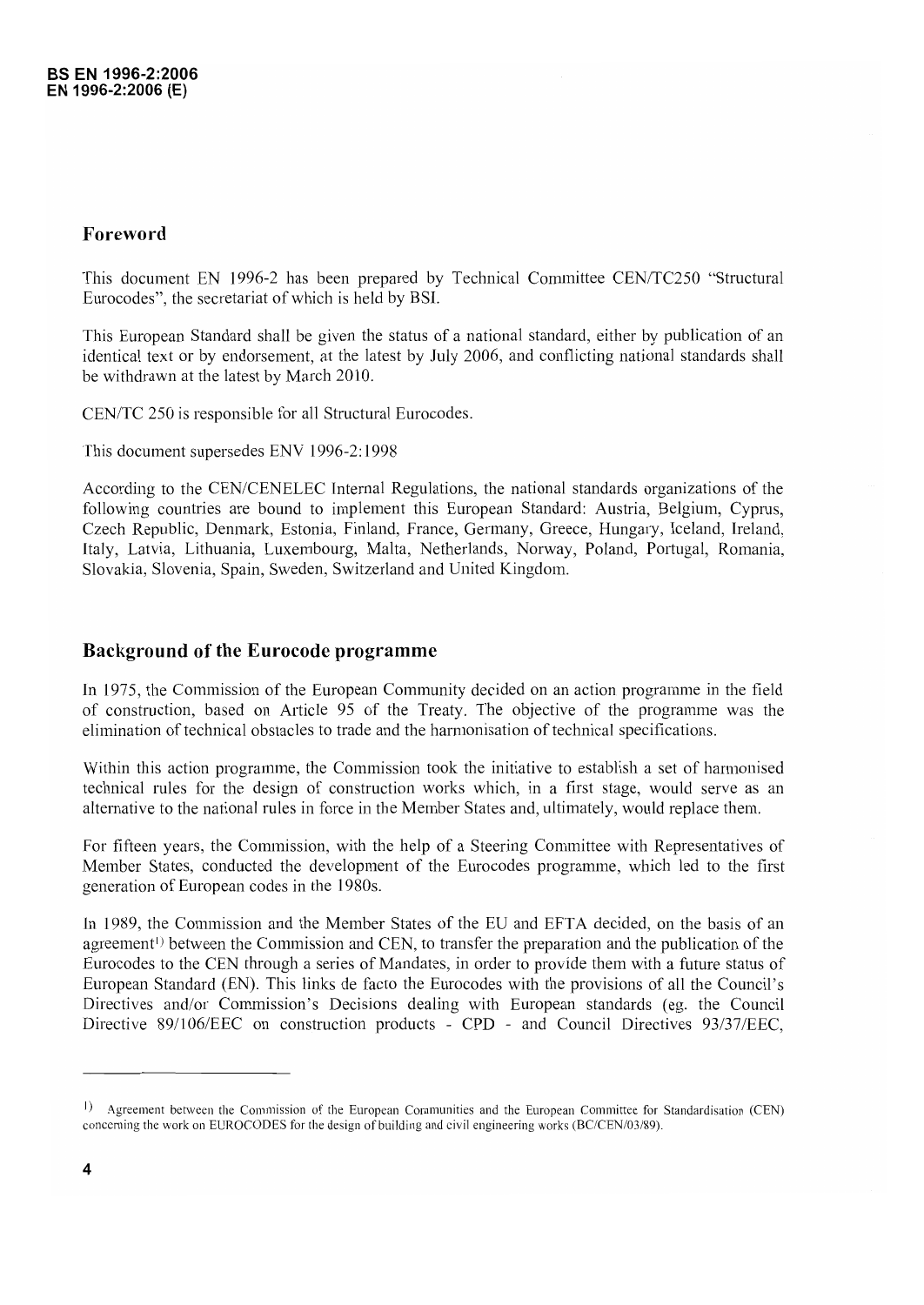92/50/EEC and 89/440/EEC on public works and services and equivalent EFTA Directives initiated in pursuit of setting up the internal market).

The Structural Eurocode programme comprises the following standards generally consisting of a number of parts:

EN 1990, *Eurocode: Basis of structural design* 

EN 1991 *Eurocode 1: Actions on structures.* 

EN 1992, *Eurocode* 2: *Design of concrete structures.* 

1993, *Eurocode* 3: *Design of steel structures.* 

EN 1994, *Eurocode* 4: *Design of composite steel and concrete structures.* 

EN 1995, *Eurocode* 5: *Design of timber structures.* 

EN 1996, *Eurocode* 6: *Design of masomy structures.* 

EN 1997, *Eurocode* 7: *Geotechnical design.* 

EN 1998, *Eurocode* 8: *Design of structures for earthquake resistance.* 

1999, *Eurocode* 9: *Design of aluminium structures.* 

Eurocode standards recognise the responsibility of regulatory authorities in each Member State and have safeguarded their right to determine values related to regulatory safety matters at national level where these continue to vary from State to State.

## **Status and field of application of Eurocodes**

The Member States of the EU and EFTA recognise that Eurocodes serve as reference documents for the following purposes:

- as a means to prove compliance of building and civil engineering works with the essential requirements of Council Directive 89/106/EEC, particularly Essential Requirement N°1 -Mechanical resistance and stability — and Essential Requirement  $N^{\circ}2$  — Safety in case of fire;
- $\overline{\phantom{a}}$  as a basis for specifying contracts for construction works and related engineering services;
- as a framework for drawing up harmonised technical specifications for construction products (ENs and ETAs).

The Eurocodes, as far as they concern the construction works themselves, have a direct relationship with the Interpretative Documents<sup>2</sup> referred to in Article 12 of the CPD, although they are of a

 $2)$  According to Article 3.3 of the CPD, the essential requirements (ERs) shall be given concrete form in interpretative documents for the creation of the necessary links between the essential requirements and the mandates for harmonised ENs and ET *AGs/ET* As.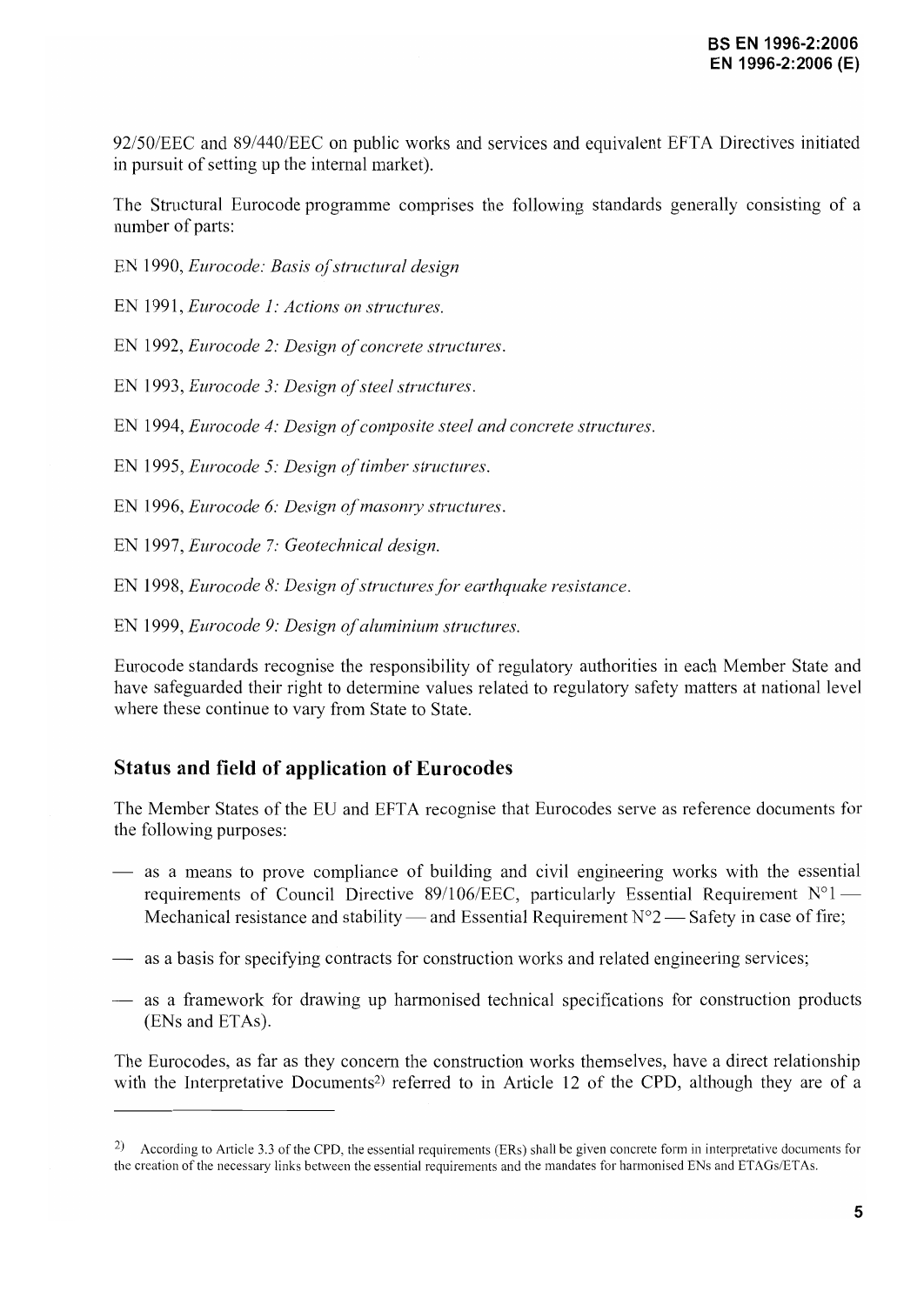different nature from harmonised product standards<sup>3)</sup>. Therefore, technical aspects arising from the Eurocodes work need to be adequately considered by CEN Technical Committees and/or EOTA Working Groups working on product standards with a view to achieving full compatibility of these technical specifications with the Eurocodes.

The Eurocode standards provide common structural design rules for everyday use for the design of whole structures and component products of both a traditional and an innovative nature. Unusual forms of construction or design conditions are not specifically covered and additional expert consideration will be required by the designer in such cases.

## **Nationa1 Standards imp1ementing Eurocodes**

The National Standards implementing Eurocodes will comprise the full text of the Eurocode (including any annexes), as published by CEN, which may be preceded by a National title page and National foreword, and may be followed by a National Annex (informative).

The National Annex may only contain information on those parameters which are left open in the Eurocode for national choice, known as Nationally Determined Parameters, to be used for the design of buildings and civil engineering works to be constructed in the country concerned,

- values and/or classes where alternatives are given in the Eurocode,
- values to be used where a symbol only is given in the Eurocode,
- $\equiv$  country specific data (geographical, climatic etc), eg. snow map,
- the procedure to be used where alternative procedures are given in the Eurocode

and it may also contain:

- decisions on the application of informative annexes,
- references to non-contradictory complementary information to assist the user to apply the Eurocode.

<sup>3)</sup> According to Article 12 of the CPD the interpretative documents shall:

a) give concrete form to the essential requirements by harmonising the terminology and the technical bases and indicating classes or levels for each requirement where necessary;

b) indicate methods of correlating these classes or levels of requirement with the technical specifications, e. g. methods of calculation and of proof, technical rules for project design, etc.;

c) serve as a reference for the establishment of harmonised standards and guidelines for European technical approvals. The Eurocodes, *de facto*, play a similar role in the field of ER 1 and a part of ER 2.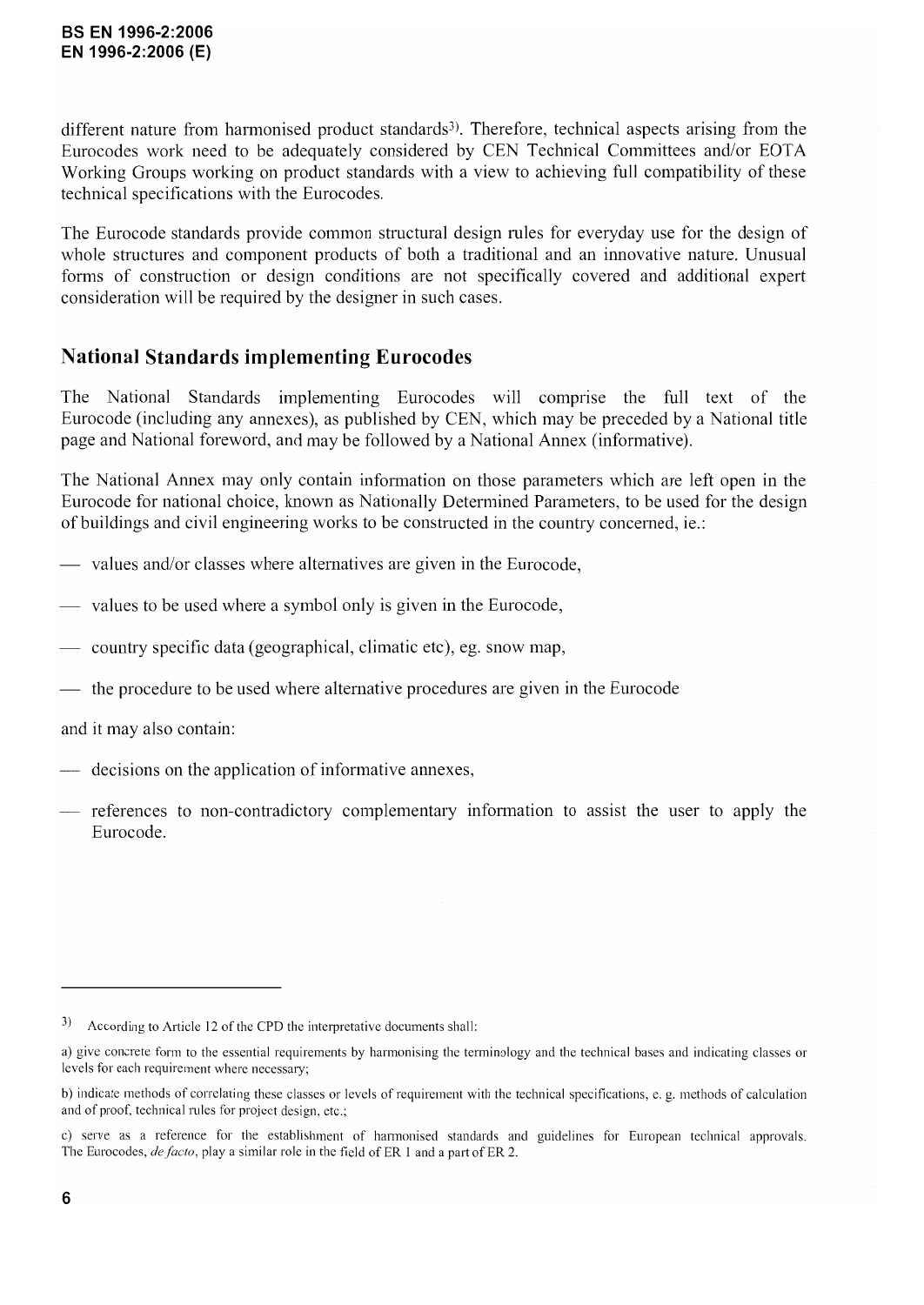## **Links between Eurocodes and harmonised technical specifications (ENs and ETAs) for products**

There is a need for consistency between the hannonised technical specifications for construction products and the technical rules for works<sup>4)</sup> Furthermore, all the information accompanying the CE Marking of the construction products which refer to Eurocodes shall clearly mention which Nationally Determined Parameters have been taken into account.

This European Standard is part of EN 1996 which comprises the following Parts:

Part 1-1: General - *Rules for reinforced and unreiriforced masonry* 

Part 1-2: General rules - *Structural fire design.* 

Part 2: *Design considerations, selection of materials and execution of masonry.* 

Part 3: Simplified calculation methods for unreinforced masonry structures

EN 1996-2 describes the principles and requirements for design considerations, selection of materials and execution of masonry structures.

For the design of new structures, EN 1996-1-1 is intended to be used, for direct application, together with ENs 1990, 1991, 1992,1993,1994,1995,1997,1998 and 1999.

EN 1996-2 is intended to be used together with EN 1990, EN 1991-1-2, EN 1996-1-1, EN 1996-1-2 and EN 1996-3.

## **Additional information specific to EN 1996-2**

The scope of Eurocode 6 is defined in EN 1996-1-1, and this includes information on the other parts of Eurocode 6.

## **National Annex for EN 1996-2**

This standard gives alternative procedures, values and recommendations for classes with notes indicating where national choices may have to be made. Therefore the National Standard implementing EN 1996-2 should have a National Annex containing all Nationally Determined Parameters to be used for the design of buildings and civil engineering works to be constructed in the relevant country.

National choice is allowed in 1996-2 through clauses:

 $-2.3.4.2(2)$ 

 $-3.5.3.1(1)$ 

<sup>4)</sup> see Article 3.3 and Article 12 of the CPD, as well as clauses 4.2, 4.3.1, 4.3.2 and 5.2 of ID 1.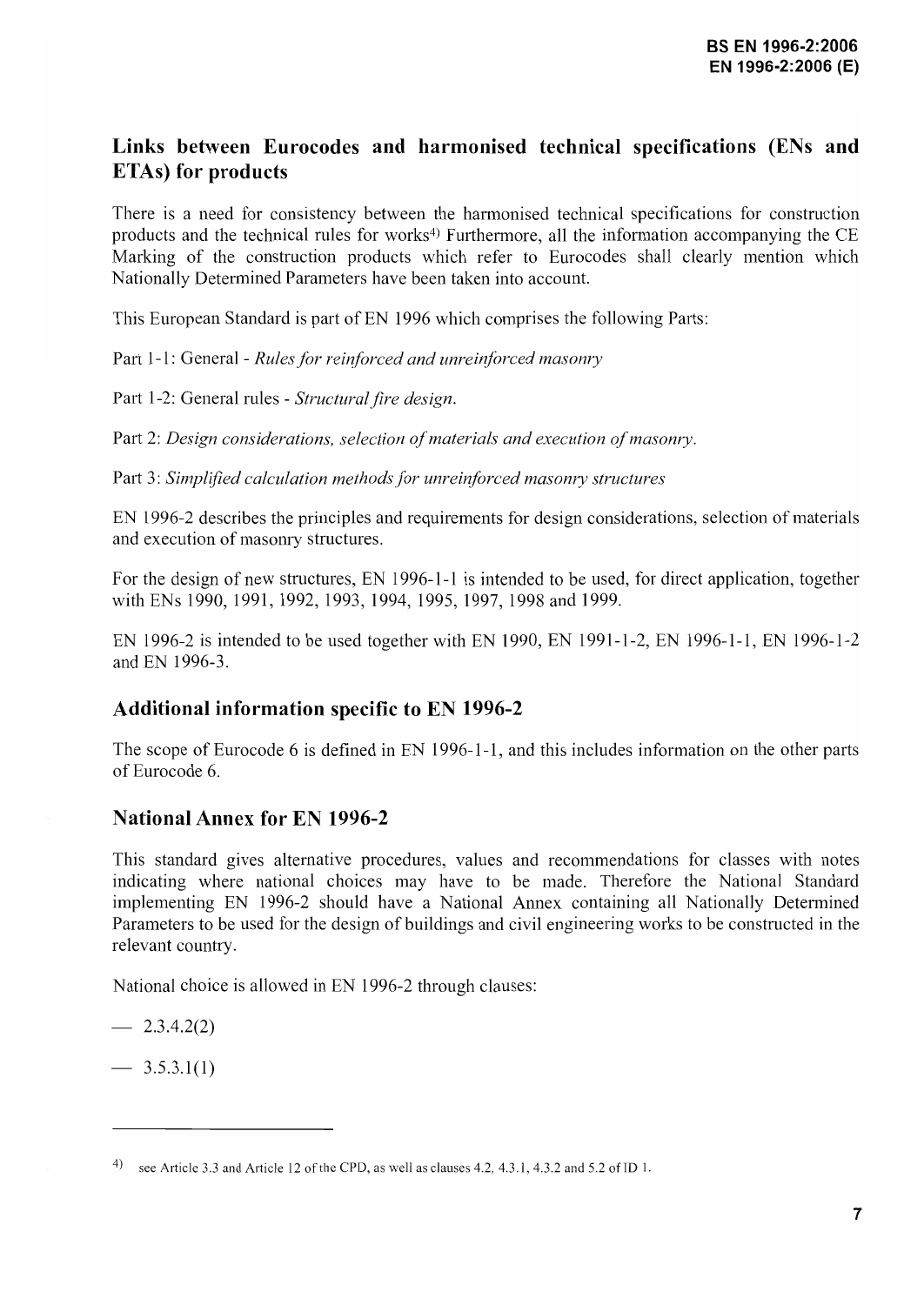In addition to general references to non-contradictory complementary information specific references may be made through clauses:

- $\leftarrow$   $\overline{AC_1}$ 1.1(2)P
- $-2.3.1(1)$
- $-3.4(3)$  (AC<sub>1</sub>)

## **1 General**

## **1.1 Scope** of Part **2 of Eurocode 6**

(l)P The scope of Eurocode 6 for Masonry Structures as given in 1.1.1 of EN 1996-1-1 :2005 applies also to this EN 1996-2.

 $(2)$ P EN 1996-2 gives basic rules for the selection of materials and execution of masonry to enable it to comply with the design assumptions of the other parts of Eurocode 6. With the exception of the items given in  $1.1(3)P$ , the scope of Part 2 deals with ordinary aspects of masonry design and execution including:

- the selection of masonry materials;
- factors affecting the performance and durability of masonry;
- resistance of buildings to moisture penetration;
- storage, preparation and use of materials on site;
- the execution of masonry;
- masonry protection during execution;

NOTE 1. Where general guidance only is given, additional guidance based on local conditions and practice may be made available in non contradictory complementary documents which may be refened to in the National Annex.

NOTE 2. The scope of Eurocode 6 excludes seismic, thermal and acoustic functional performance of masonry structures;

- $(3)$ P EN 1996-2 does not cover the following items:
- $\frac{1}{10}$  those aspects of masonry covered in other parts of Eurocode 6;
- aesthetic aspects;
- applied finishes;
- health and safety of persons engaged in the design or execution of masonry;
- the environmental effects of masonry buildings, civil engineering works and structures on their surroundings.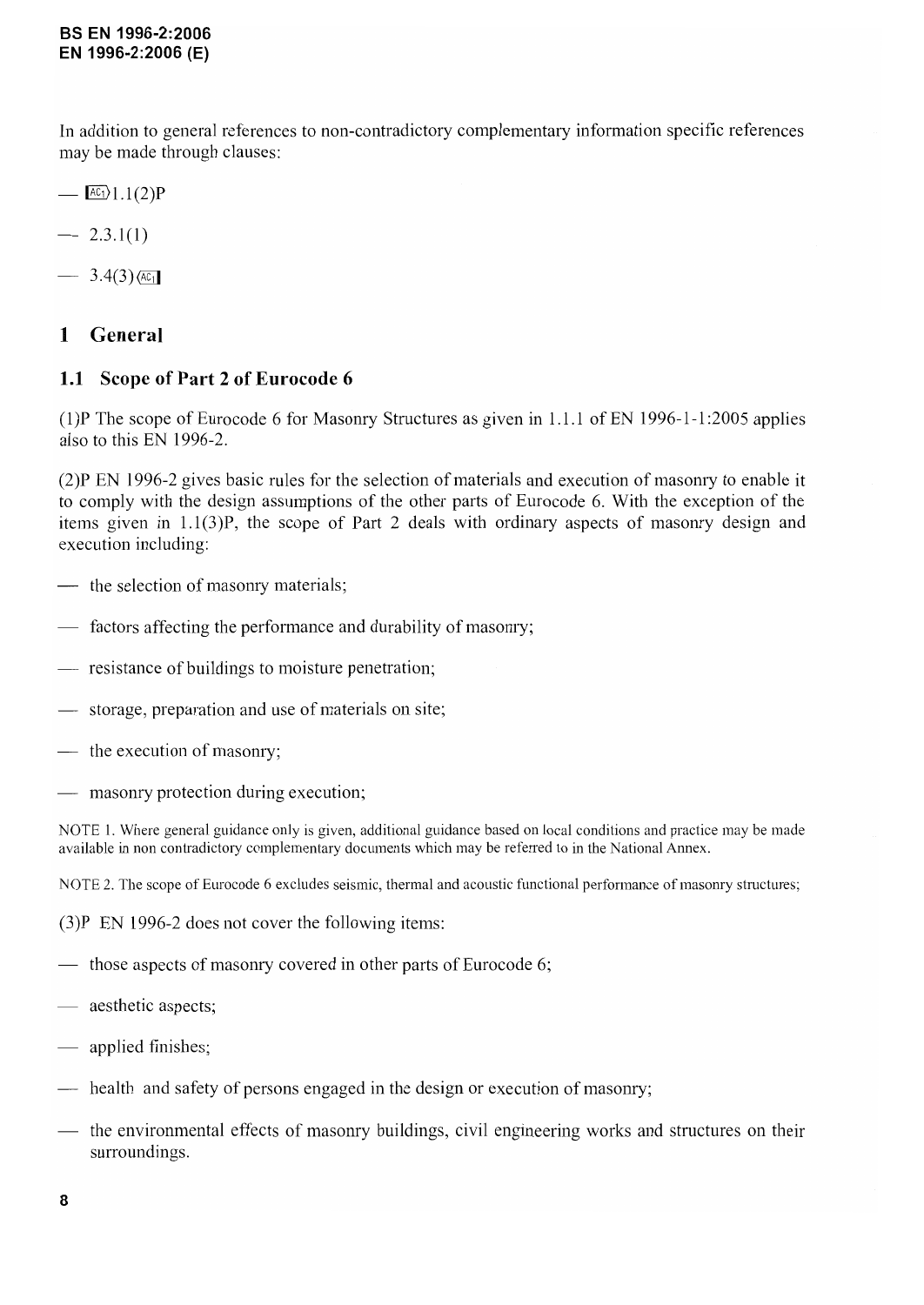## **1.2 Normative references**

(1)P This European Standard incorporates, by dated or undated reference, provisions from other publications. These normative references are cited at the appropriate places in the text and the publications are listed hereafter. For dated references, subsequent amendments to or revisions of any of these publications apply to this European Standard only when incorporated in it by amendment or revision. For undated references the latest edition of the publication applies (including amendments).

- EN 206-1, *Concrete -Part 1: Specification, performance, production and conformity*
- $\equiv$  EN 771 (all parts), *Specification for masonry units*
- $\equiv$  EN 998-2, *Specification for mortar for masonry Part 2: Masonry mortar*
- $\equiv$  EN 845 (all parts), *Specification for ancillary components for masonry*
- $-$  EN 1015-11, Methods of test for mortar for masonry Part 11: Determination of flexural and *compressive strength of hardened mortar*
- *1015-17, Method's of test for mortar for masonry Part* 17: *Determination of water-soluble chloride content offresh mortars*
- $\equiv$  EN 1052 (all parts), *Methods of test for masonry*
- EN 1990, *Eurocode: Basis of structural design*
- $\equiv$  EN 1996-1-1, *Eurocode 6: Design of masonry structures Part 1: General rules for reinforced*  $and$  unreinforced masonry structures
- EN 13914-1, *The design, preparation and application of external rendering and internal plastering* - *Part* 1: *External rendering*

## **1.3 Assumptions**

(1)P In addition to the assumptions given in 1.3 of EN 1990:2002 the following assumptions apply in this EN 1996-2:

- Design shall be in accordance with Section 2 taking into account Section 3.
- Execution shall be in accordance with Section 3 taking into account Section 2.

(2) The design Principles are valid only when the Principles for execution in Section 3 are complied with.

## **1.4 Distinction between Principles and Application Rules**

(1)P The rules in 1.4 of EN 1990:2002 apply to this EN 1996-2.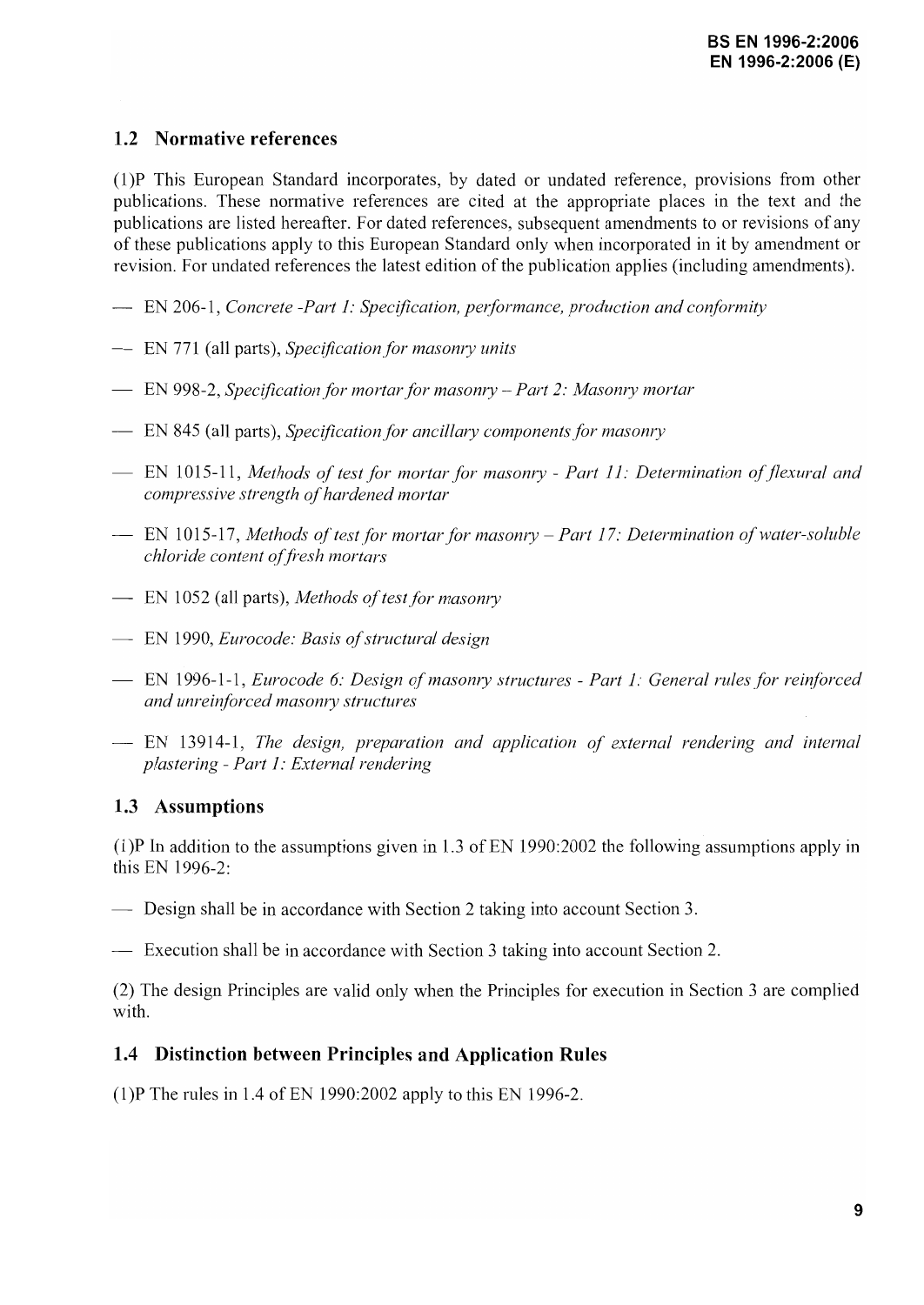## 1.5 Definitions

## **1.5.1 General**

(1) The terms and definitions given in 1.5 of EN 1990:2002 apply to this EN 1996-2.

 $(2)$  The terms and definitions used in EN 1996-1-1 apply to this EN 1996-2.

(3) Additional tenns and definitions used in this EN 1996-2 are given the meanings contained in 1.5.2 to 1.5.5, inclusive.

## **1.5.2 Terms and definitions relating to communication of design**

## **1.5.2.1**

## **design specification**

documents describing the designer's requirements for the construction, including drawings, schedules, test reports, references to parts of other documents and written instructions

## **1.5.3 Terms relating to climatic factors and exposure conditions**

## **1.5.3.1**

## **macro conditions**

climatic factors depending on the general climate of the region in which a structure is built, modified by the effects of local topography and/or other aspects of the site

## **1.5.3.2**

## **micro conditions**

localised climatic and environmental factors depending on the position of a masonry element within the overall structure and taking into account the effect of protection, or lack of protection, by constructional details or finishes

## **1.5.4 Term relating to masonry units**

## **1.5.4.1**

## **accessory masonry unit**

a masonry unit which is shaped to provide a particular function, e.g. to complete the geometry of the masonry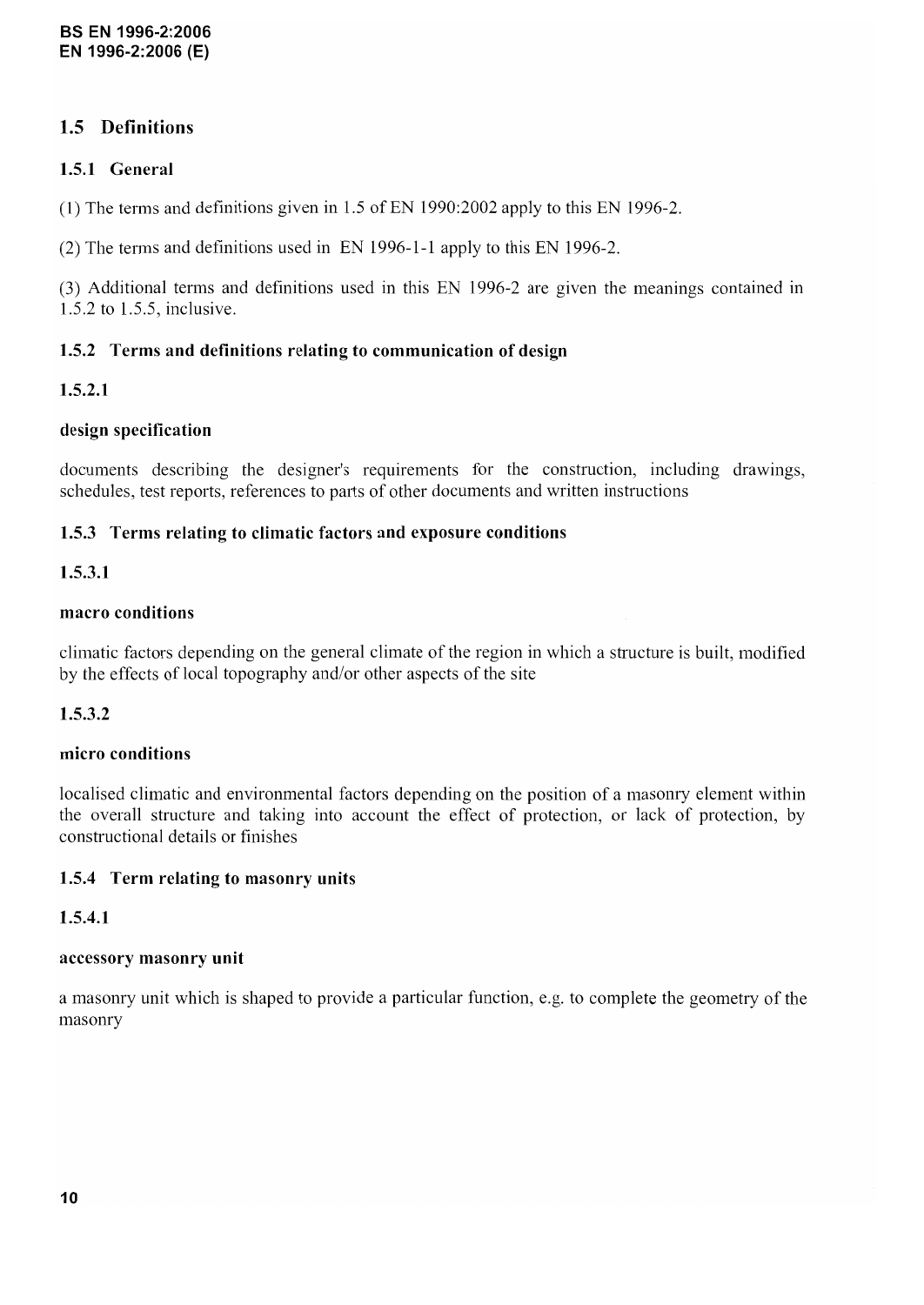## **1.5.5 Other terms**

## **1.5.5.1**

## **applied finish**

a covering of material bonded to the surface of the masonry

## **1.5.5.2**

#### **cavity width**

the distance perpendicular to the plane of the wall between the cavity faces of the masonry leaves of a cavity wall or that between the cavity face of a veneer wall and the masonry backing structure

#### **1.5.5.3**

#### **cladding**

a covering of material(s) fastened or anchored in front of the masonry and not in general bonded to it

## **1.6 Symbols**

(1)P For the purpose of this standard the symbols in accordance with  $1.6$  of EN 1996-1-1:2005 apply.

 $(2)$ P Other symbols used in this EN 1996-2 are:

- $d_p$  minimum depth for pointing
- $l_m$  maximum horizontal distance between vertical movement joints in external non-loadbearing walls;

## **2 Design considerations**

## **2.1 Factors affecting the durability of masonry**

## **2.1.1 General**

(I)P Masonry shall be designed to have the performance required for its intended use.

## **2.1.2 Classification of environmental conditions**

## **2.1.2.1 Micro conditions of exposure**

 $(1)$ P The micro conditions to which the masonry is expected to be exposed shall be taken into account in the design.

(2) When deciding the micro conditions of exposure of the masonry, the effect of applied finishes, protective claddings and details should be taken into account.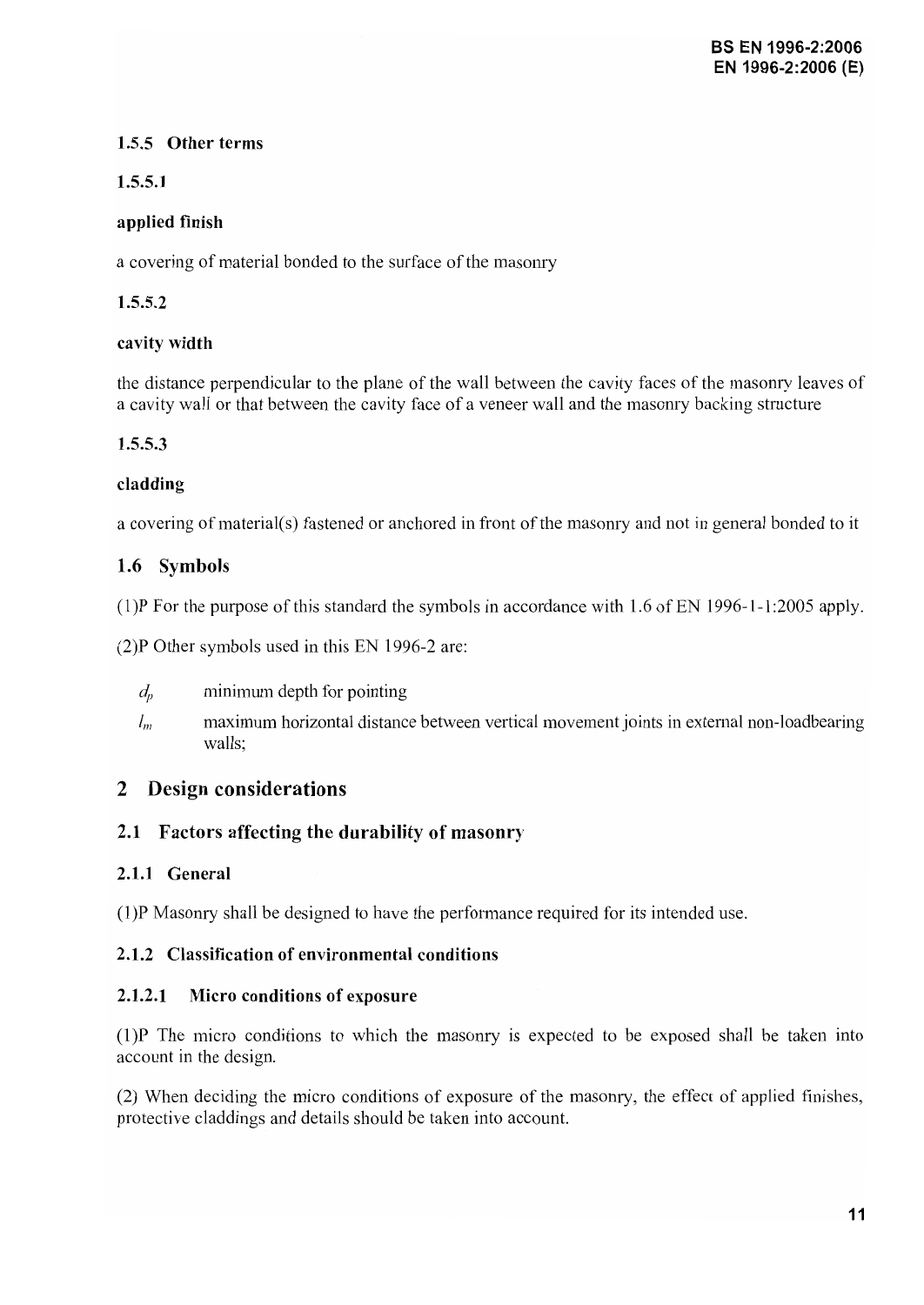(3) Micro conditions of exposure of completed masonry should be categorised into classes, as follows:

- MX1 In a dry environment;
- $MX2$  Exposed to moisture or wetting;
- MX3 Exposed to moisture or wetting plus freeze/thaw cycling;
- MX4 Exposed to saturated salt air or seawater;
- MX5 In an aggressive chemical environment.

NOTE When necessary, more closely defined conditions within these classes may be specified using the sub-classes in Annex A (e.g. MX2.1 or MX2.2 and M X 3.1 or M X 3.2).

(4) To produce masonry that meets specified performance criteria and withstands the environmental conditions to which it is exposed, the detennination of the exposure class should take into account:

- climatic factors:
- $\equiv$  severity of exposure to moisture or wetting;
- exposure to freeze/thaw cycling;
- presence of chemical materials that may lead to damaging reactions.

#### 2.1.2.2 Climatic factors (macro conditions of exposure)

(1)P The effect of the macro conditions on the micro conditions shall be taken into account when determining the wetting of masonry and its exposure to freeze/thaw cycling.

(2) Concerning the macro conditions the following should be taken into account:

- $-$  rain and snow:
- $-$  the combination of wind and rain;
- temperature variation;
- $-$  relative humidity variation.

NOTE It is acknowledged that climates (macro conditions) vary considerably throughout Europe and that certain aspects of climate can influence the risk of exposure of masonry to wetting and/or freeze/thaw cycling. However, it is the classification of the micro conditions that is relevant for determining the durability of masonry rather than the ranking of the macro conditions. Examples of relative exposure to wetting of masonry elements in a typical building are shown in Annex A.

#### 2.1.3 Aggressive chemical environments

(1) In coastal areas the exposure of masonry to airborne chlorides or seawater should be taken into account.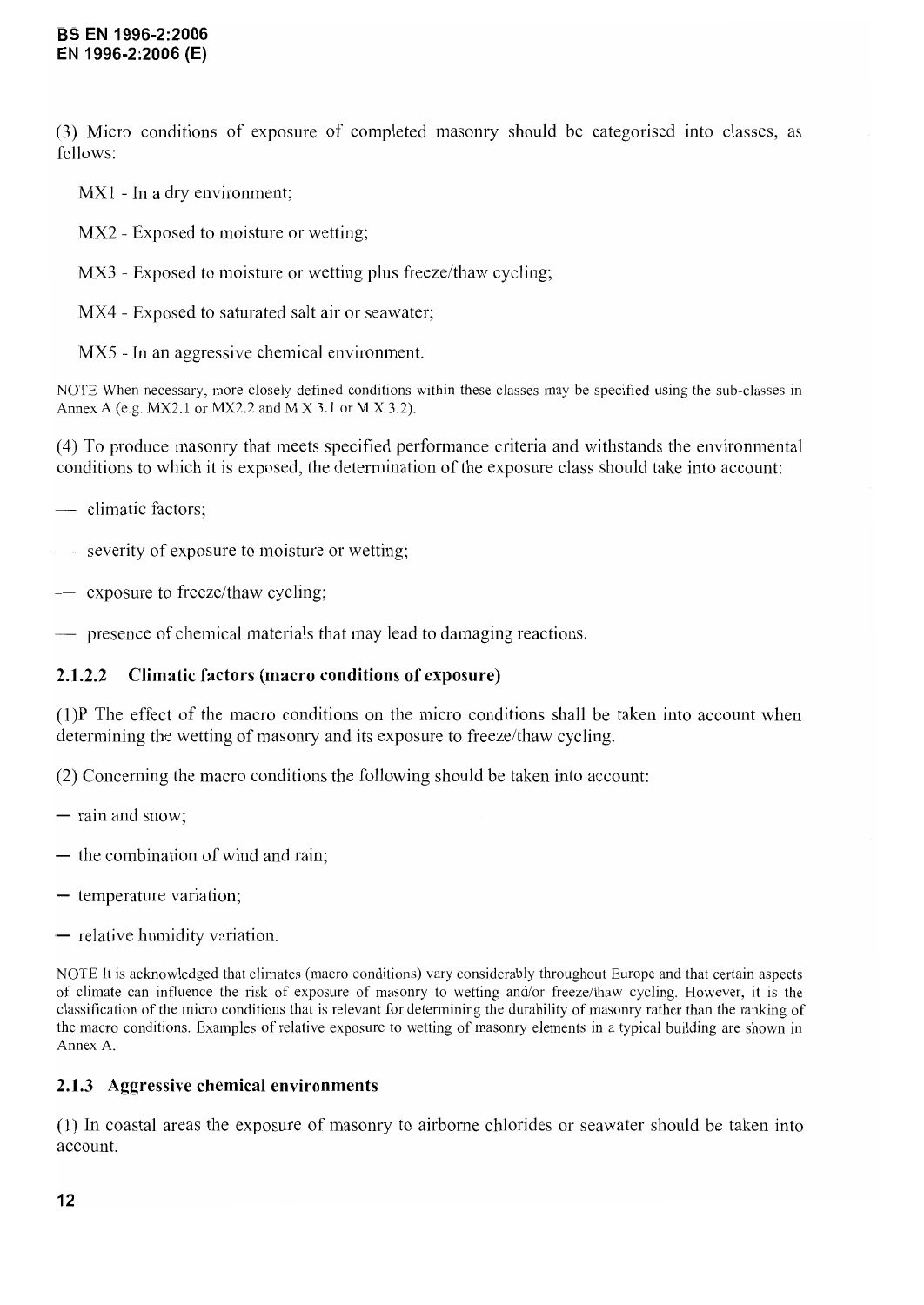(2) Possible sources of sulfates include the following:

- natural soils;
- groundwater;
- waste deposits and filled ground;
- construction materials:
- airborne pollutants.

(3) Where the presence of aggressive chemicals in the environment, other than airborne chlorides or seawater, can affect masonry, class MX5 should be assumed. Where salts can be transported by water moving through the masonry, the potential for increased concentrations and quantities of available chemicals should be taken into account.

## 2.2 Selection of materials

#### 2.2.1 General

(l)P Materials, where incorporated in the works, shall be able to resist the actions to which they are expected to be exposed, including environmental actions.

(2)P Only materials, products, and systems with established suitability shall be used.

(3) Where the selection of materials for masonry is not otherwise covered in Part 2, it should be done in accordance with local practice and experience.

NOTE 1 Established suitability may result from confonnity to a European Standard that is either referred to by this standard or that specifically refers to uses within the scope of this standard. Alternatively, where either there is no appropriate European Standard, or the material or product deviates from the requirements of an appropriate European Standard, established suitability may result from conformity to either:

- a Technical Approval, or
- a national standard, or
- other provisions,

any of which refer specifically to uses within the scope of this standard and are accepted in the place of use of the material or product.

NOTE 2 Acceptable masonry unit specifications and mortar may be selected from Annex B, Table B.1 and B.2, in relation to durability.

#### 2.2.2 Masonry units

(1) The requirements for masonry units should be specified in accordance with the following parts of EN 771 relating to the type of material:

- $\equiv$  EN 771-1 for clay masonry units;
- $\equiv$  EN 771-2 for calcium silicate masonry units;
- EN 771-3 for aggregate concrete masonry units;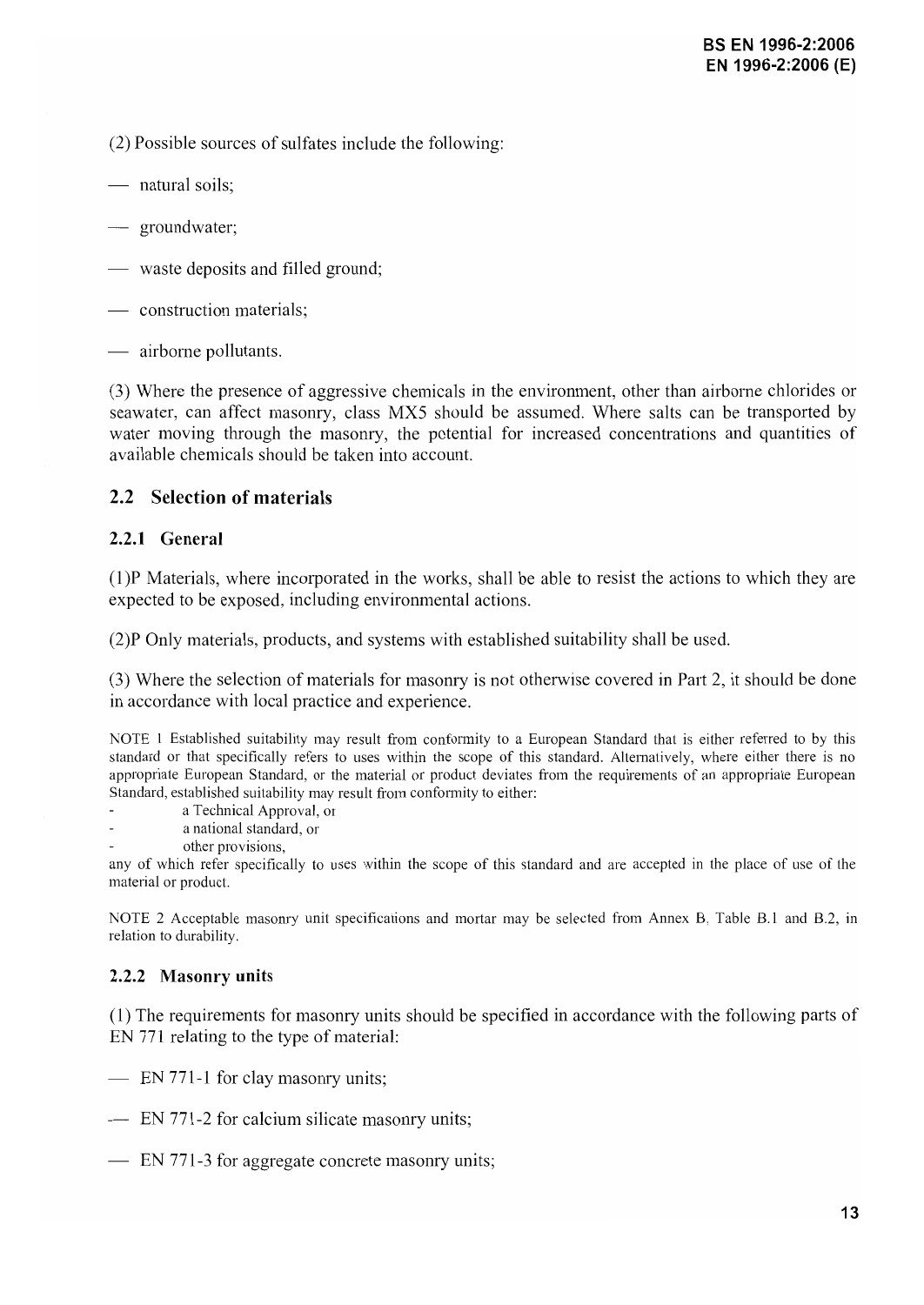- EN 771-4 for autoclaved aerated concrete masonry units;
- $\equiv$  EN 771-5 for manufactured stone masonry units;

- EN 771-6 for natural stone masonry units.

(2) For products not in accordance with 771 (e.g. reclaimed products) the design specification should state the required product performance characteristics and the means of their verification including the requirements for sampling and frequency of testing.

#### **2.2.3 Masonry mortar and concrete infill**

#### **2.2.3.1 General**

(1) Masonry mortar should be selected according to the exposure condition of the masonry and the specification of the masonry units. Until a European Standard method of test for durability is available, the suitability of masonry mortars should be determined on the basis of established local experience of the performance of the particular materials and mix proportions.

#### **2.2.3.2 Selection of factory made masonry mortar and concrete infill**

(1) When factory made masonry mortar or concrete infill is considered for use in exposure classes MX4 or MX5 the manufacturer's advice should be sought as to its suitability.

NOTE Until a European Standard method of test for durability is available, the suitability of masonry mortars conforming to EN 998-2 is based on the manufacturer's experience appropriate to the intended use.

#### **2.2.3.3 Selection of site-made masonry mortar and concrete infill**

(1) For site-made masonry mortar and concrete infill the design specification should state the required product performance characteristics and the means of their verification including the requirements for sampling and frequency of testing. In addition, where the designer is satisfied that a prescriptive specification will provide the required performance, a detailed specification of the constituent materials, their proportions and the method of mixing may be given either on the basis of tests carried out on trial mixes and/or on the basis of authoritative publicly available references acceptable in the place of use.

(2) The guidance in 3.3.1 should be taken into account particularly where admixtures, additions and pigments are to be used.

 $(3)$  In exposure classes MX1, MX2 or MX3, the masonry mortar should be specified for durability using the terms defined in EN 998-2:

- $-$  masonry subjected to passive exposure;
- masonry subjected to moderate exposure;
- masonry subjected to severe exposure.

NOTE 2.2.3.3(1) requires performance characteristics to be specified in all cases. For durability, 2.2.3.3(3) requires it to be done by reference to the stated terminology. It is then an option for the designer to give a prescriptive specification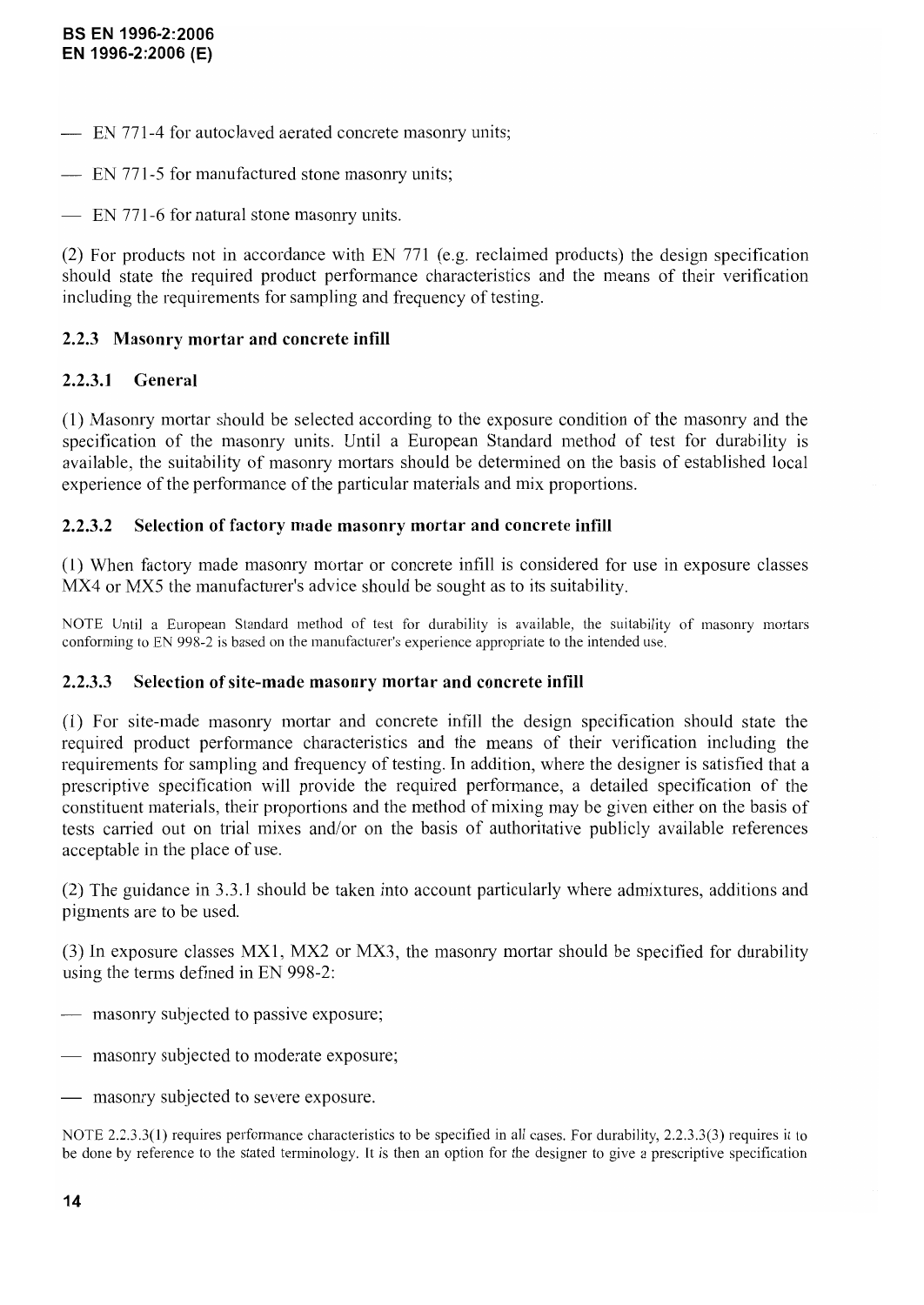that will fulfil the performance requirements, or alternatively, it can be done as an execution task in accordance with 3.3.1.1(2). For general applications mortar durability designations may be selected from table B.2.

(4) When site-made masonry mortar or concrete infill is to be specified for use in exposure classes MX4 or MX5, the mix proportions to provide adequate durability for the particular conditions should be selected on the basis of authoritative publicly available references acceptable in the place of use.

(5) Where adhesion between masonry units and mortar (bond strength) is a particular design requirement, the mix proportions should take this into account.

NOTE The manufacturer of masonry units may give advice on the type of masonry mortar to be used or tests may be carried out in accordance with relevant parts of EN 1052.

#### 2.2.4 Ancillary components and reinforcement

(1)P Ancillary components and their fixings shall be corrosion resistant in the environment in which they are used.

NOTE 1 Annex C gives guidance on materials and corrosion protection systems for ancillary components in relation to exposure classes.

NOTE 2 Reinforcing steel should be selected following the recommendations given in 4.3.3 of EN 1996-1-1 :2005

## 2.3 Masonry

#### 2.3.1 Detailing

 $(1)$  Where the detailing of masonry is not otherwise covered in this EN 1996-2, it should be done in accordance with local practice and experience.

NOTE The local practice and experience may be given in non-contradictory complementary information and referenced in the National Annex

#### 2.3.2 Joint finishes

 $(1)$  Pointing mortar should be compatible with the jointing mortar.

#### 2.3.3 Masonry movement

(l)P The possibility of masonry movement shall be allowed for in the design such that the performance of the masonry in use is not adversely affected by such movement.

(2) Where intersecting walls do not all have effectively similar deformation behaviour, the connection between such walls should be able to accommodate any resulting differential movement.

(3) Movement tolerant ties should be provided where required to accommodate relative in-plane movements between masonry leaves or between masonry and other structures to which the masonry is attached.

(4) Where cavity wall ties that are not movement tolerant are used, the uninterrupted height between horizontal movement joints in the outer leaf of external cavity walls should be limited to avoid the loosening of the wall ties.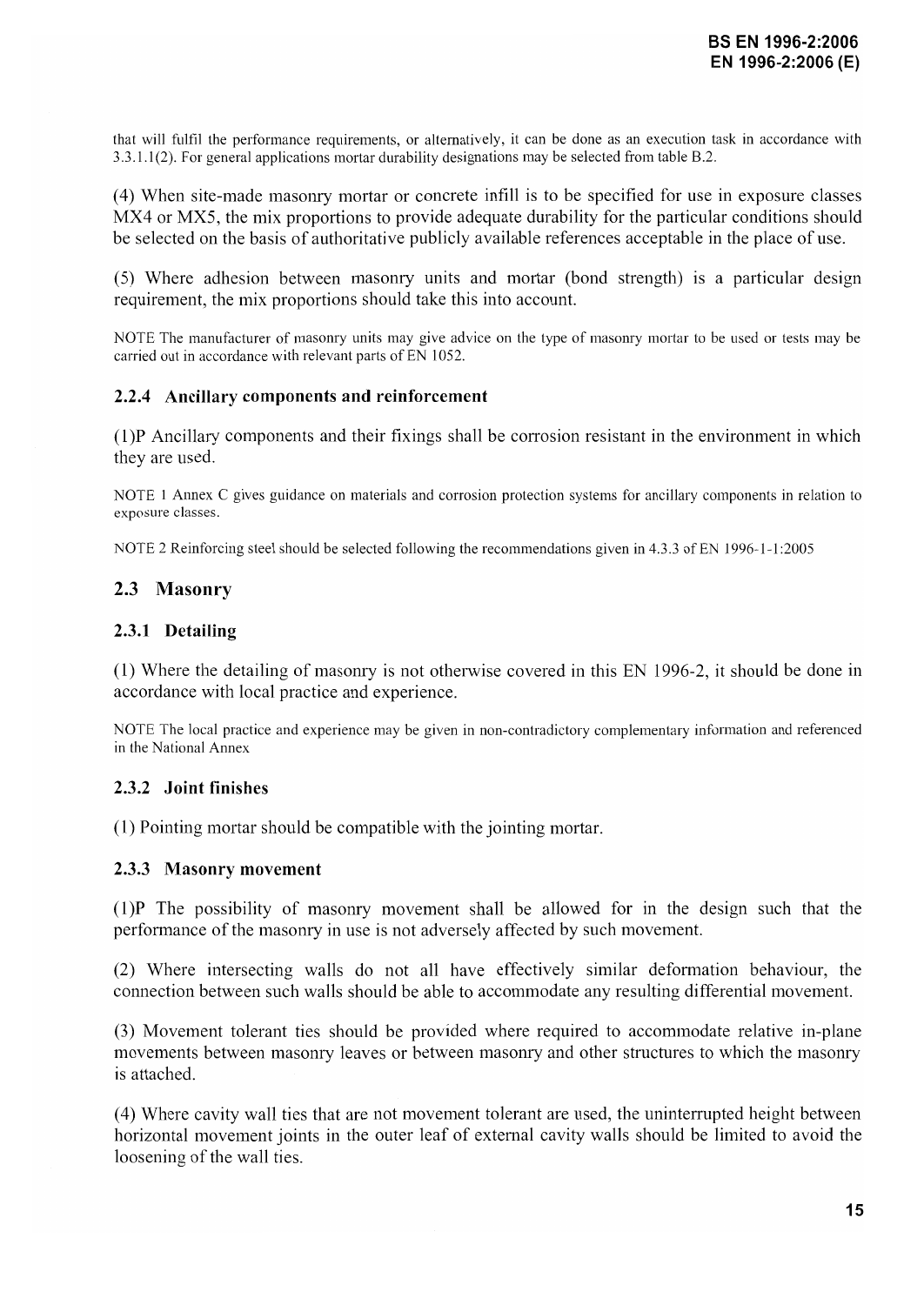(5) Movement joints should be used, or reinforcement should be incorporated into the masonry, in order to minimise cracking, bowing or distortion caused by expansion, shrinkage, differential movements or creep.

## **2.3.4 Movement joints**

## **2.3.4.1 General**

(1) Vertical and horizontal movement joints should be provided to allow for the effects of thermal and moisture movement, creep and deflection and the possible effects of internal stresses caused by vertical or lateral loading, so that the masonry does not suffer damage.

 $(2)$  The position of movement joints should take into account the need to maintain structural integrity of the wall.

 $(3)$  Movement joints should be designed and positioned having regard to:

- the type of masonry unit material taking into account the moisture movement characteristics of the units;
- $\overline{a}$  the geometry of the structure taking into account openings and the proportions of panels;
- the degree of restraint;
- $\frac{1}{\sqrt{1-\frac{1}{\sqrt{1-\frac{1}{\sqrt{1-\frac{1}{\sqrt{1-\frac{1}{\sqrt{1-\frac{1}{\sqrt{1-\frac{1}{\sqrt{1-\frac{1}{\sqrt{1-\frac{1}{\sqrt{1-\frac{1}{\sqrt{1-\frac{1}{\sqrt{1-\frac{1}{\sqrt{1-\frac{1}{\sqrt{1-\frac{1}{\sqrt{1-\frac{1}{\sqrt{1-\frac{1}{\sqrt{1-\frac{1}{\sqrt{1-\frac{1}{\sqrt{1-\frac{1}{\sqrt{1-\frac{1}{\sqrt{1-\frac{1}{\sqrt{1-\frac{1}{\sqrt{1-\frac{1}{\sqrt{1-\frac{1}{\sqrt{1-\frac{1$
- the response of the masonry to thermal and climatic conditions;
- fire resistance;
- $\sim$  sound and thermal insulation requirements;
- $\frac{1}{\sqrt{1-\frac{1}{\sqrt{1-\frac{1}{\sqrt{1-\frac{1}{\sqrt{1-\frac{1}{\sqrt{1-\frac{1}{\sqrt{1-\frac{1}{\sqrt{1-\frac{1}{\sqrt{1-\frac{1}{\sqrt{1-\frac{1}{\sqrt{1-\frac{1}{\sqrt{1-\frac{1}{\sqrt{1-\frac{1}{\sqrt{1-\frac{1}{\sqrt{1-\frac{1}{\sqrt{1-\frac{1}{\sqrt{1-\frac{1}{\sqrt{1-\frac{1}{\sqrt{1-\frac{1}{\sqrt{1-\frac{1}{\sqrt{1-\frac{1}{\sqrt{1-\frac{1}{\sqrt{1-\frac{1}{\sqrt{1-\frac{1}{\sqrt{1-\frac{1}{$

 $(4)$  The detailing of a movement joint should enable the movement joint to accommodate the anticipated movements, both reversible and irreversible, without damage to the masonry.

(5) All movement joints should pass through the full thickness of the wall or the outer leaf of a cavity wall and through any finishes that are insufficiently flexible to be able to accommodate the movement.

(6) Slip planes should be designed to allow parts of the construction to slide, one in relation to the other, to reduce tensile and shear stresses in the adjacent elements.

(7) In external walls, movement joints should be designed to allow any water to flow off without causing harm to the masonry or penetrating into the building.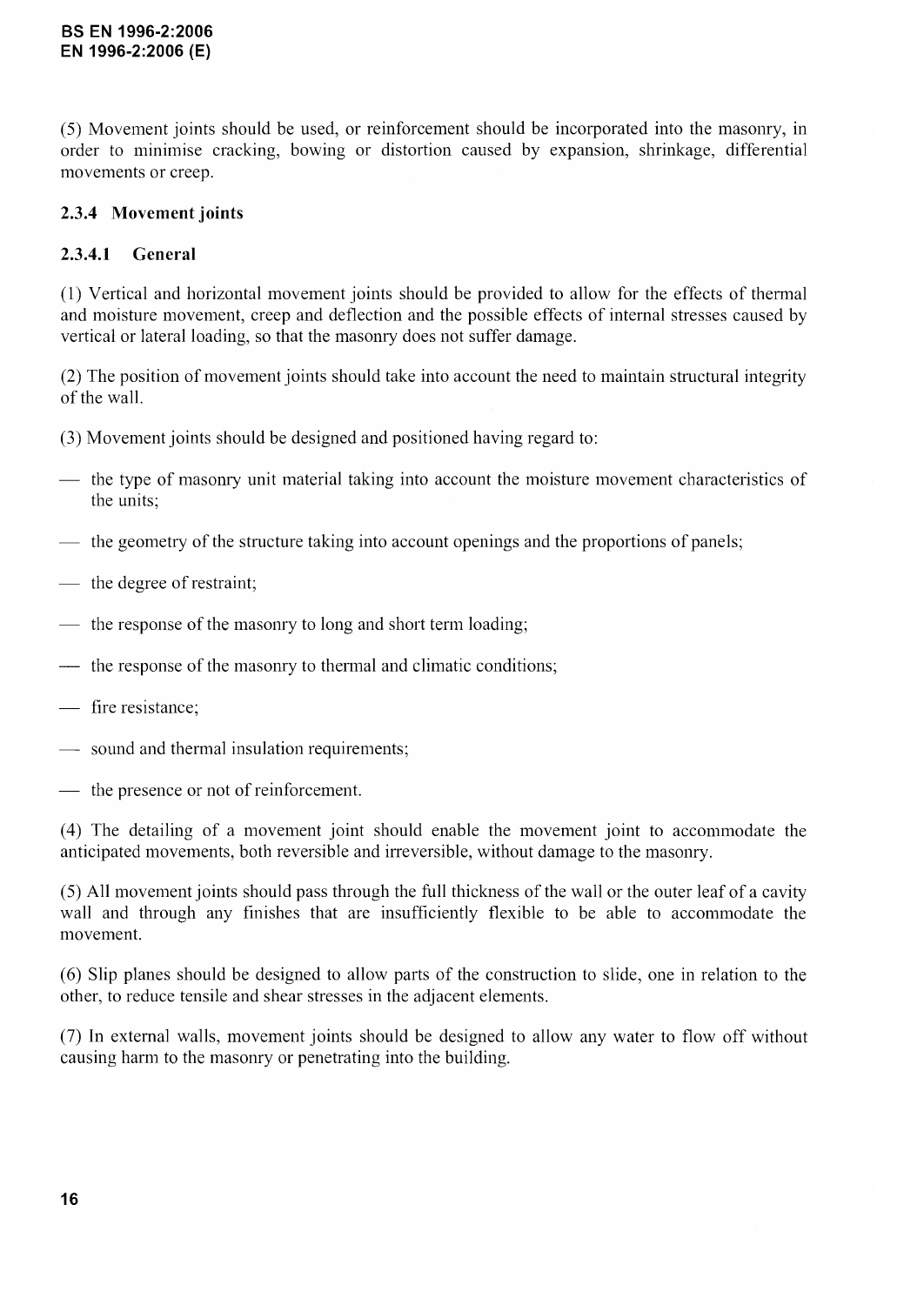#### 2.3.4.2 Spacing of movement joints

(1) The horizontal spacing of vertical movement joints in masonry walls should take into account the type of wall, masonry units, mortar and the specific construction details.

(2) The horizontal distance between vertical movement joints in external non-Ioadbearing unreinforced masonry walls should not exceed  $l_{\rm m}$ .

NOTE 1 The value for *lm* to be used in a Country may be found in its National Annex. Recommended values for *1m* for unreinforced non-loadbearing walls are given in the table:

#### Maximum recommended horizontal distance,  $I_{m,s}$  between vertical movement joints for unreinforced, non-loadbearing walls

| Type of masonry                                   | $\iota_{m}$ |
|---------------------------------------------------|-------------|
|                                                   | m           |
| Clay masonry                                      | 12          |
| Calcium silicate masonry                          |             |
| Aggregate concrete and manufactured stone masonry |             |
| Autoclaved aerated concrete masonry               |             |
| Natural stone masonry                             | 12          |

NOTE 2 The maximum horizontal spacing of vertical movement joints may be increased for walls containing bed joint reinforcement conforming to EN 845-3. Guidance may be obtained from the manufacturers of bed joint reinforcement

(3) The distance of the first vertical joint from a restrained vertical edge of a wall should not exceed half the value of *1m.* 

(4) The need for vertical movement joints in unreinforced loadbearing walls should be considered.

NOTE No recommended values for the spacing are given as they depend on local building traditions, type of floors used and other construction details.

 $(5)$  The positioning of movement joints should take into account the need to maintain structural integrity of load bearing internal walls.

(6) Where horizontal joints are required to accommodate vertical movement in an unreinforced veneer wall or in an unreinforced non-Ioadbearing outer leaf of a cavity wall, the spacing of horizontal movement joints should take into account the type and positioning of the support system.

#### 2.3.5 Permissible deviations

(1) Permissible deviations of the constructed masonry from its intended position should be specified.

(2) The permissible deviations should be specifically stated as values in the design specification or in accordance with locally accepted standards.

NOTE Compliance with tolerances is necessary in order to ensure that, despite the inevitable inaccuracies at each stage in the building process, the functional requirements are satisfied and the correct assembly of structures and components takes place without the need for adjustment or reworking. The permissible tolerances for dimensions of masonry units are specified in EN 771.

(3) Unless otherwise allowed for in the structural design, the pernlissible deviations should not be greater than the values given in Table 3.1. Where the design allows for deviations in excess of the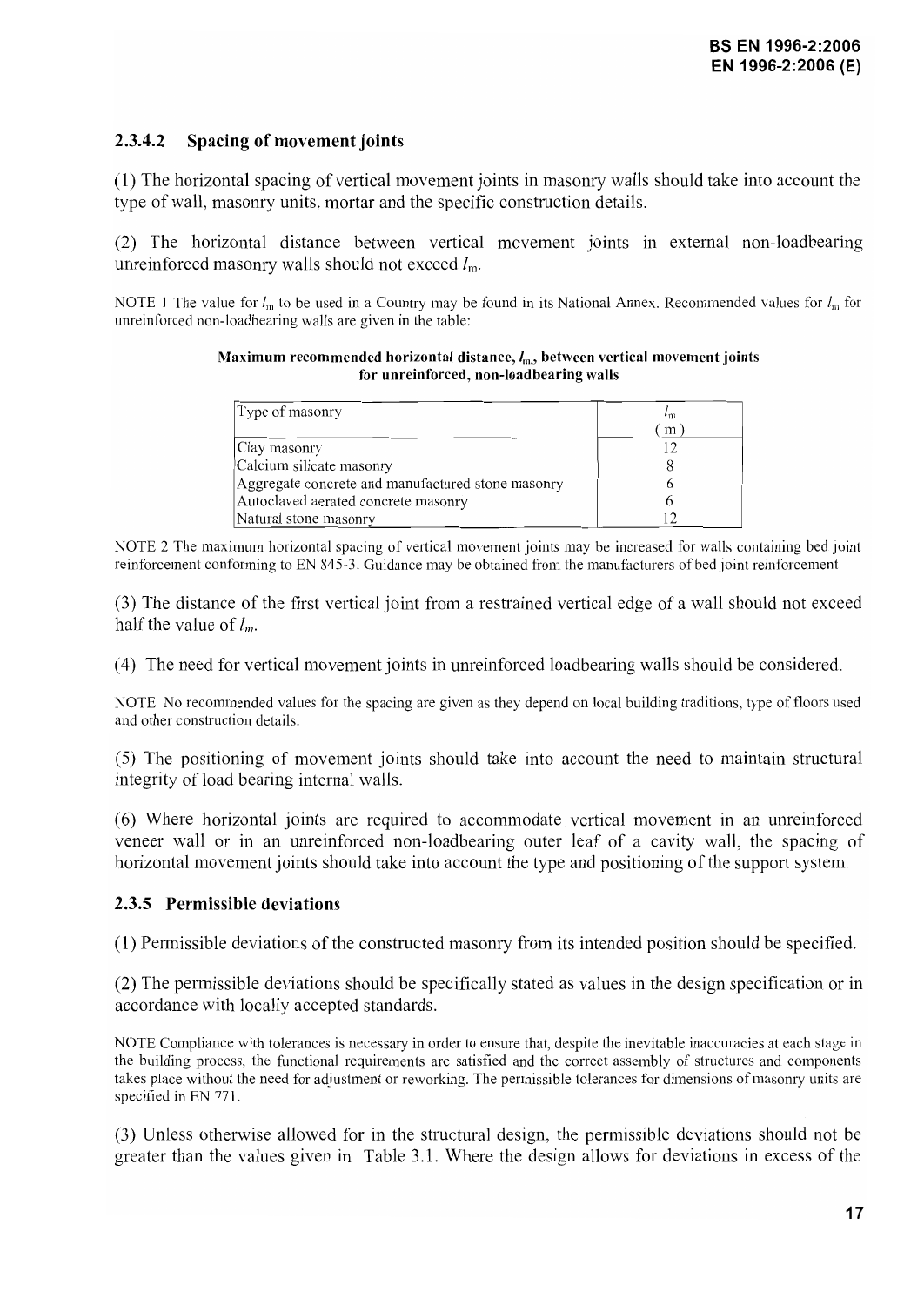values in Table 3.1, the permissible deviations should be specifically stated in the design specification.

NOTE Table 3.1 gives the maximum deviations that have been taken into account in EN 1996-1-1

#### **2.3.6 Resistance to moisture penetration through external walls**

(1) Where there is a need for greater resistance to moisture penetration than can be provided by the masonry alone, the application of a suitable rendering, ventilated cladding or other suitable surface treatment should be used.

NOTE Guidance on the use of external renderings is given in EN 13914-1, The design, preparation and application of external renderings. Where a total barrier to rain penetration is required, a ventilated waterproof cladding system may be applied to the masonry.

## 3 Execution

#### **3.1 General**

(l)P All Inaterials used and all work constructed shall be in accordance with the design specification.

(2)P Precautions shaJ1 be taken to ensure the overall stability of the structure or of individual walls during construction.

#### 3.2 **Acceptance, handling and storage of materials**

#### **3.2.1 General**

(1)P The handling and storage of materials and masonry products for use in masonry shall be such that the materials are not damaged so as to become unsuitable for their purpose.

(2) Where required by the design specification, materials should be sampled and tested.

(3) Different materials should be stored separately.

#### 3.2.2 Reinforcement **and prestressing materials**

(l)P The surface condition of reinforcement and prestressing materials shall be examined prior to use and it shall be free from deleterious substances, which may affect adversely the steel, concrete or mortar or the bond between them.

(2) Dmnage or defonnation of reinforcement should be avoided during storage and handling. Steel reinforcing bars, steel prestressing bars and/or tendons and prefabricated bed joint reinforcement should be clearly identified, and stored off the ground, well away from mud, oil, grease, paint or welding operations.

(3) During storage and handling of prestressing steel, welding in the vicinity of tendons without the provision of special protection (from welding splatter) should be prevented.

(4) For sheaths, the following should be taken into account: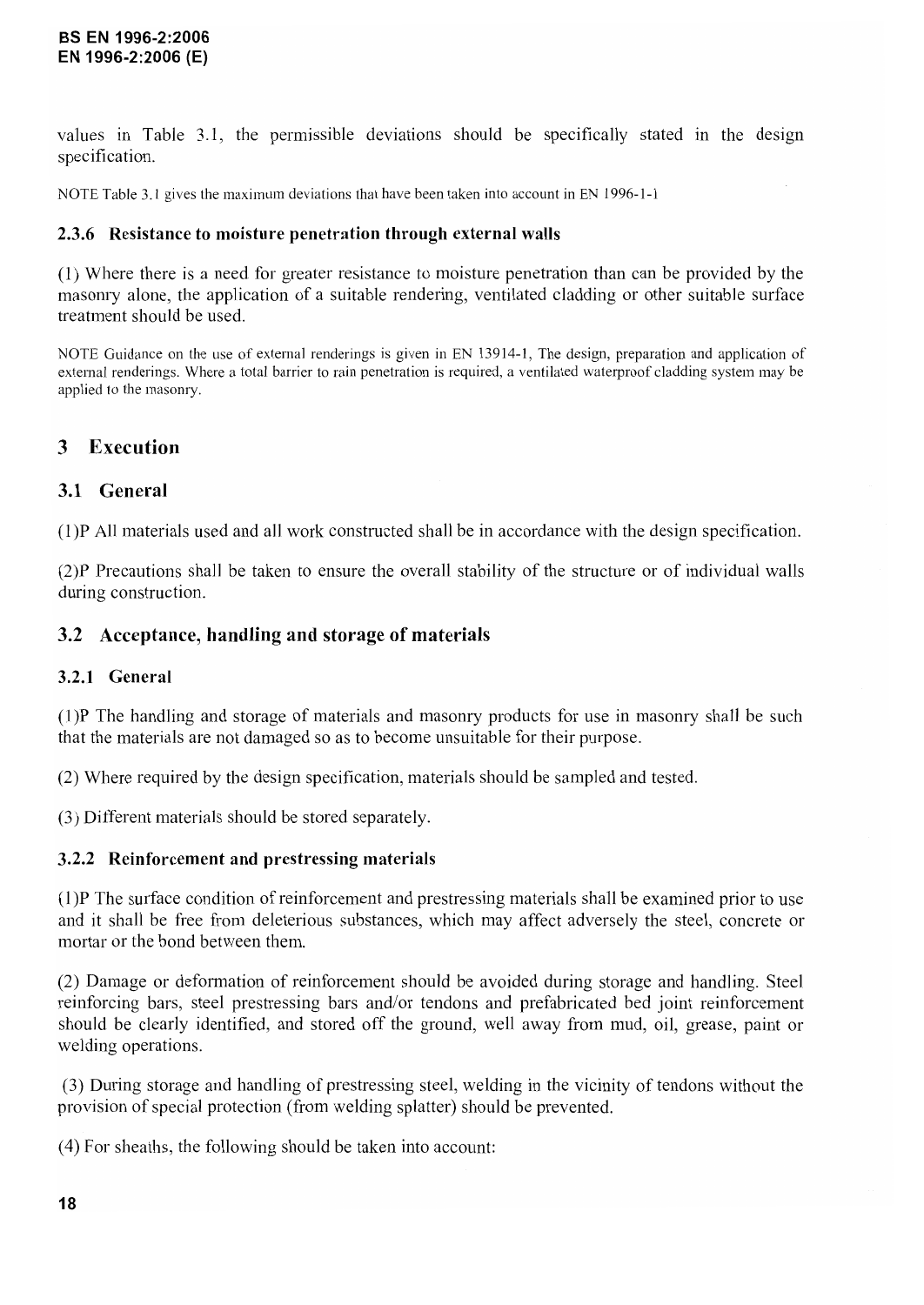$\sim$  local damage and corrosion inside should be avoided;

water-tightness should be ensured.

## 3.3 Preparation of materials

#### 3.3.1 Site-made mortars and concrete infill

#### 3.3.1.1 General

(1) Site-made mortars and concrete infill should be produced using a nlix prescription that will result in the required performance characteristics. When the mix prescription is not given in the design specification, the detailed specification of constituent materials, their proportions and the method of mixing should be selected on the basis of tests carried out on trial mixes and/or on the basis of authoritative publicly available references acceptable in the place of use.

(2) When tests are required they should be carried out in accordance with the design specification. When test results indicate that the mix prescription is not giving the required performance characteristics, the mix prescription should be amended and if it is part of the design specification any amendments should be agreed with the designer.

## 3.3.1.2 Chloride content

(1) When sampled in accordance with EN 998-2, and tested in accordance with EN 1015-17 or when using a calculation method based on measured chlorine ion content of the constituents of the mortar, the maximum value permitted in EN 998-2 should not be exceeded.

#### 3.3.1.3 Strength of mortar and concrete in fill

(1) When the properties of mortar need to be verified, specimens should be prepared and tested in accordance with EN 1015-11.

(2) When the properties of concrete infill need to be verified, specimens should be prepared and tested in accordance with EN 206 -1.

#### 3.3.1.4 Admixtures and additions

 $(1)$ P Unless permitted by the design specification, admixtures, additions or pigments shall not be used.

## 3.3.1.5 Gauging

 $(1)$ P Materials for mortar and concrete infill shall be measured by weight or by volume into the specified proportions in clean suitable measuring devices.

(2) In the proportioning of the materials for concrete infill, account should be taken of the amount of water that will be absorbed by the masonry units and mortar joints.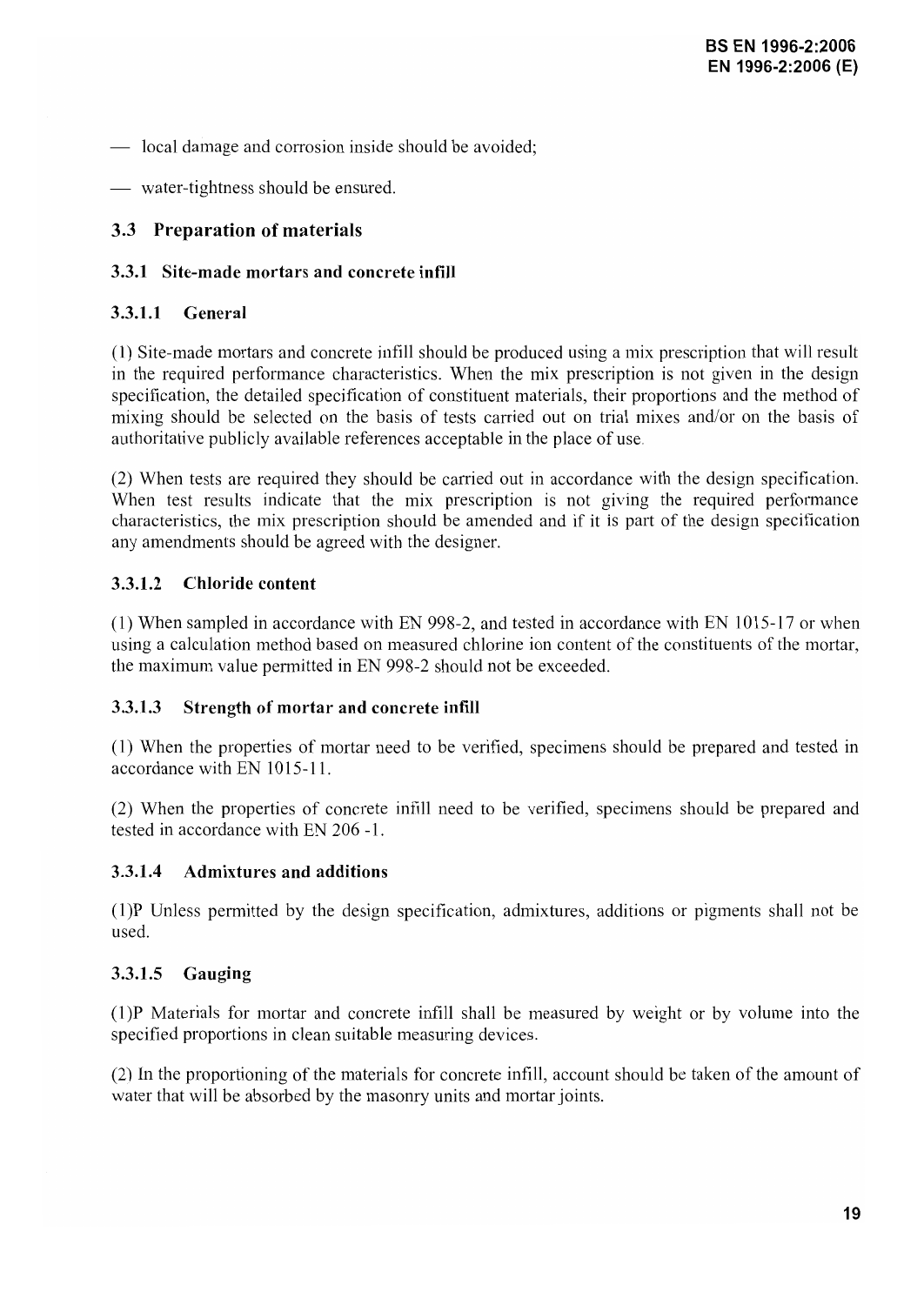## 3.3.1.6 Mixing method and mixing time

 $(1)$  The mixing method and the time of mixing should ensure consistent production of the correct mix proportions. Mortar should not be contaminated during subsequent handling.

(2) Unless hand mixing is permitted by the design specification, a suitable mechanical mixer should be used.

(3) The mixing time should be counted from the time when all constituent materials have been added to the mixer. Wide variation in the mixing time of different batches should be avoided.

NOTE In general, a machine mixing time of 3 minutes to 5 minutes after all the constituents have been added is suitable and, except in the case of retarded mortars, the mixing time should not exceed 15 minutes. Prolonged mixing where airentraining agents are used can lead to excessive air entrainment and thus to a reduction in adhesion and durability.

(4) The mortar or concrete infill should be mixed so as to have sufficient workability for it to fill the spaces into which it is placed, without segregation, when it is compacted.

## 3.3.1.7 Workable life of mortars and concrete infill containing cement

(1) Mortars and concrete infill containing cement should be ready for use when they are discharged from the lnixer, and no subsequent additions of binders, aggregates, admixtures, or water should be made.

NOTE Water may be added to site-made mortars to replace water lost by evaporation.

(2) Mortar and concrete infill should be used before its workable life has expired. Any mortar or concrete infill left after the initial set has commenced should be discarded and should not be reconstituted.

## 3.3.1.8 Mixing in cold weather

(1)P Water, sand or premixed lime: sand mortars containing ice particles shall not be used.

(2) Unless specifically permitted by the design specification, de-icing salts or other antifreezing agents should not be used.

#### 3.3.2 Factory made mortars, pre-batched mortars, pre-mixed lime sand mortars and ready mixed concrete infiH

 $(1)$ P Factory made mortars and pre-batched mortars shall be used in accordance with the manufacturer's instructions, including mixing time and type of mixer.

(2) Mortar should be mixed effectively so that a uniform distribution of the constituents is ensured.

 $(3)$  The site mixing equipment, procedures, including mixing in cold weather and care of mixing plant and mixing time specified by the manufacturer, should be used.

(4) Pre-mixed lime:sand mortars should be mixed with the binder according to  $\sqrt{AC_1}$ .

 $(5)P$  Ready-to-use factory made mortars shall be used before the expiry of the workable life stated by the manufacturer.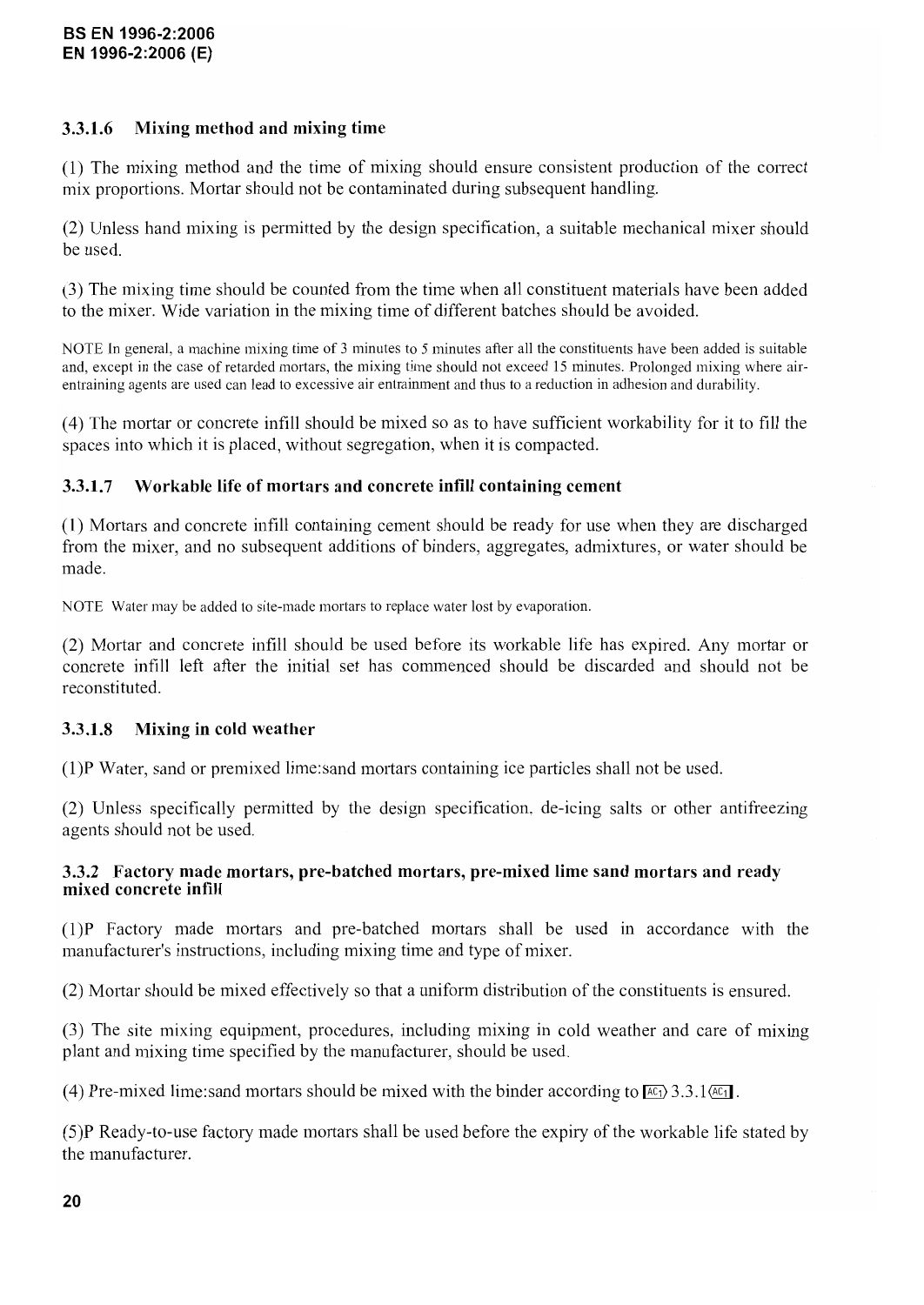(6) Ready mixed concrete infill should be used according to the design specification.

#### 3.4 **Permissible deviations**

 $(1)P$  All work shall be constructed in accordance with the specified details within permissible deviations.

(2) Dimensions and planeness should be checked as the work proceeds.

(3) Deviations of the constructed masonry from its intended position should not exceed the values given in the design specification. Where values are not given in the design specification for any of the deviations listed in Table 3.1, flatness tolerances or angular tolerances then the corresponding permissible deviations should be the lesser of:

 $\frac{1}{\sqrt{1-\frac{1}{\sqrt{1-\frac{1}{\sqrt{1-\frac{1}{\sqrt{1-\frac{1}{\sqrt{1-\frac{1}{\sqrt{1-\frac{1}{\sqrt{1-\frac{1}{\sqrt{1-\frac{1}{\sqrt{1-\frac{1}{\sqrt{1-\frac{1}{\sqrt{1-\frac{1}{\sqrt{1-\frac{1}{\sqrt{1-\frac{1}{\sqrt{1-\frac{1}{\sqrt{1-\frac{1}{\sqrt{1-\frac{1}{\sqrt{1-\frac{1}{\sqrt{1-\frac{1}{\sqrt{1-\frac{1}{\sqrt{1-\frac{1}{\sqrt{1-\frac{1}{\sqrt{1-\frac{1}{\sqrt{1-\frac{1}{\sqrt{1-\frac{1$ 

 $\frac{1}{\sqrt{1-\frac{1}{\sqrt{1-\frac{1}{\sqrt{1-\frac{1}{\sqrt{1-\frac{1}{\sqrt{1-\frac{1}{\sqrt{1-\frac{1}{\sqrt{1-\frac{1}{\sqrt{1-\frac{1}{\sqrt{1-\frac{1}{\sqrt{1-\frac{1}{\sqrt{1-\frac{1}{\sqrt{1-\frac{1}{\sqrt{1-\frac{1}{\sqrt{1-\frac{1}{\sqrt{1-\frac{1}{\sqrt{1-\frac{1}{\sqrt{1-\frac{1}{\sqrt{1-\frac{1}{\sqrt{1-\frac{1}{\sqrt{1-\frac{1}{\sqrt{1-\frac{1}{\sqrt{1-\frac{1}{\sqrt{1-\frac{1}{\sqrt{1-\frac{1}{$ 

NOTE Such locally accepted practice can be given in non-contradictory complementary information and referenced in the National Annex.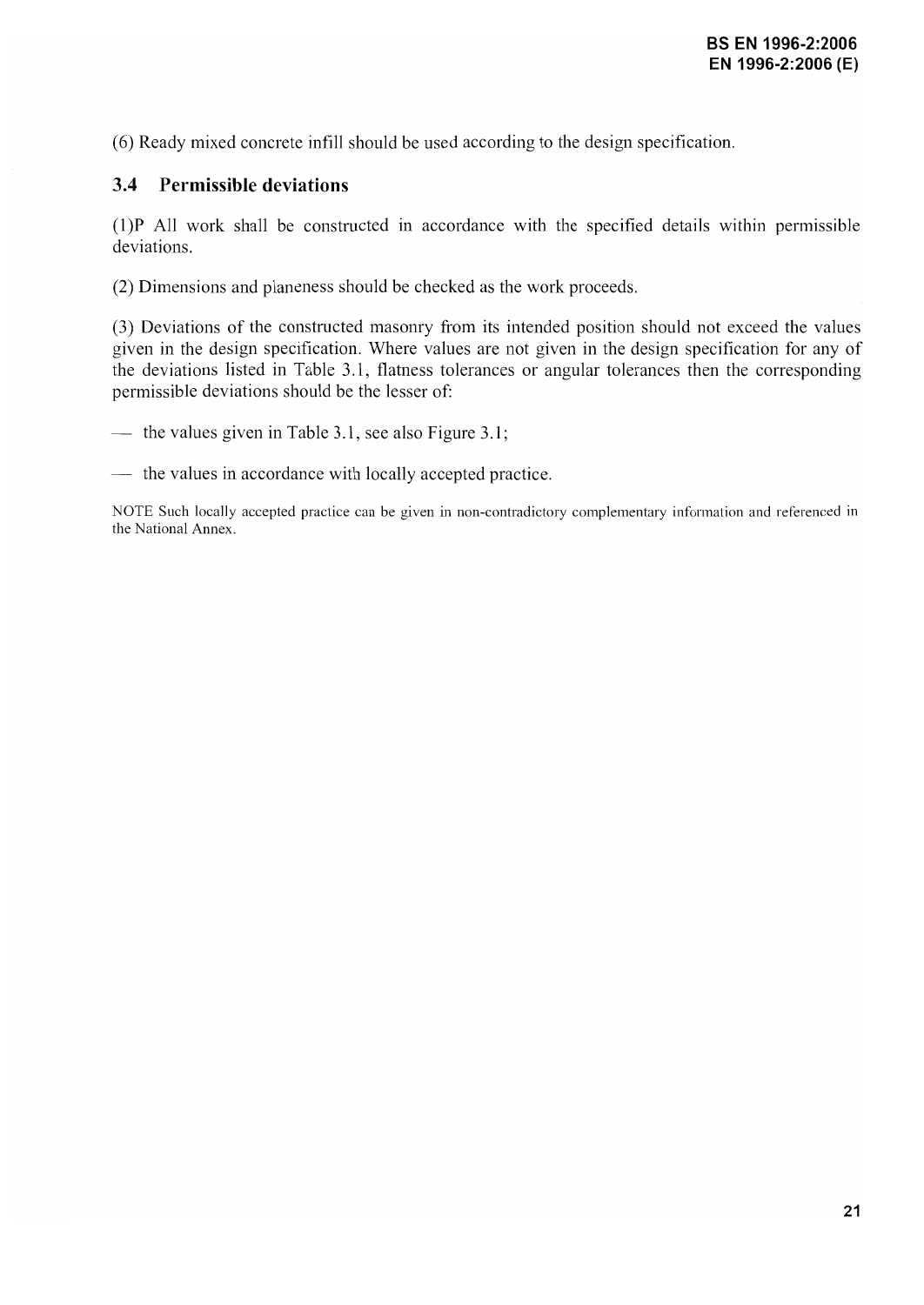

## Key

1) storey height

2) building height

a) Verticality

1) intermediate floor

b) Vertical alignment

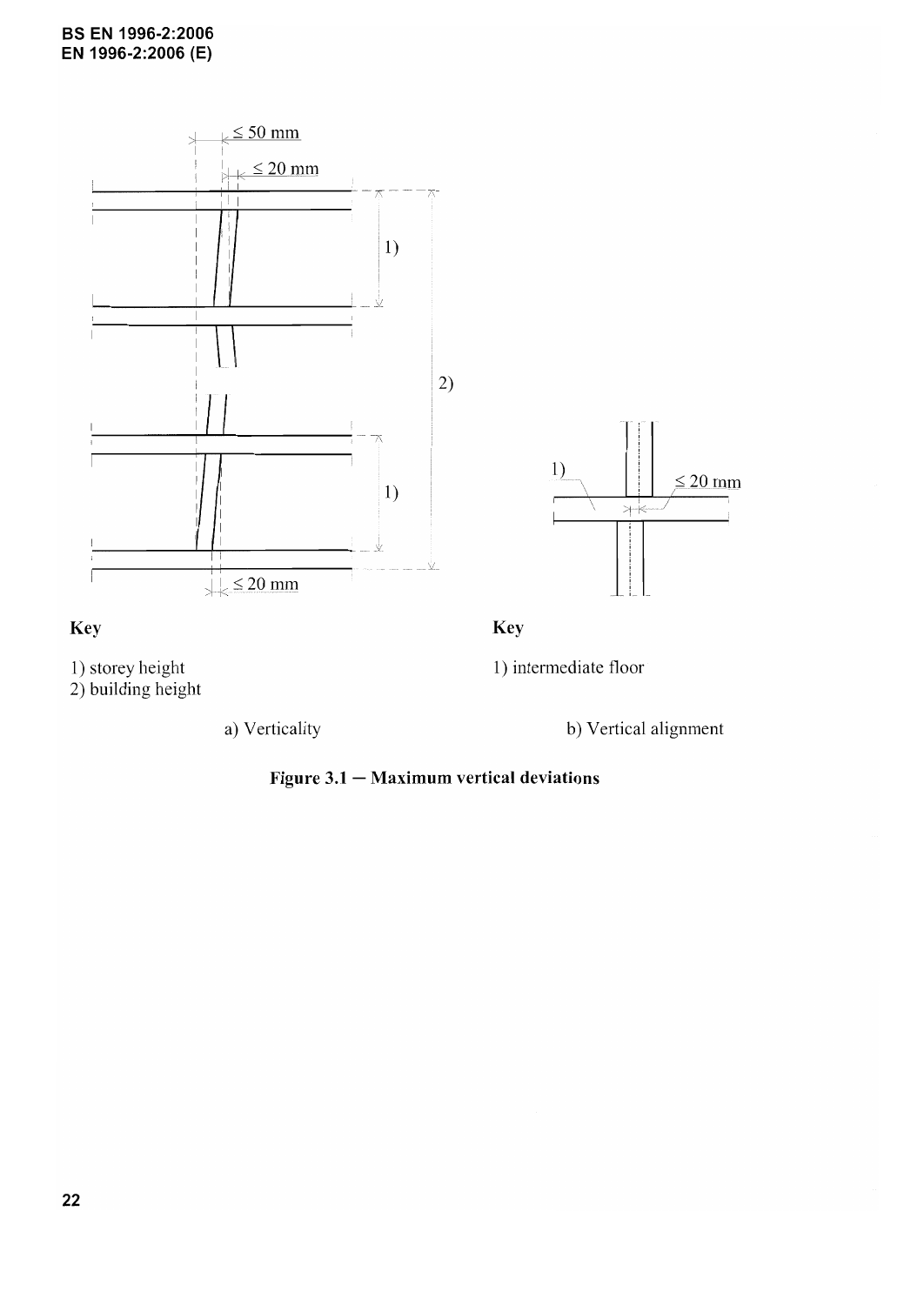| Position                                                                                         | <b>Maximum deviation</b>                      |  |  |  |  |  |
|--------------------------------------------------------------------------------------------------|-----------------------------------------------|--|--|--|--|--|
| Verticality                                                                                      |                                               |  |  |  |  |  |
| in any one storey                                                                                | $\pm 20$ mm                                   |  |  |  |  |  |
| in total height of building of three storeys or more                                             | $\pm 50$ mm                                   |  |  |  |  |  |
| vertical alignment                                                                               | $\pm 20$ mm                                   |  |  |  |  |  |
| Straightness <sup>a</sup>                                                                        |                                               |  |  |  |  |  |
| in any one metre                                                                                 | $\pm 10$ mm                                   |  |  |  |  |  |
| in 10 metres                                                                                     | $\pm 50$ mm                                   |  |  |  |  |  |
| <b>Thickness</b>                                                                                 |                                               |  |  |  |  |  |
| of wall leaf b                                                                                   | $\pm$ 5 mm or $\pm$ 5 % of the leaf thickness |  |  |  |  |  |
|                                                                                                  | whichever is the greater                      |  |  |  |  |  |
| of overall cavity wall                                                                           | $\pm 10$ mm.                                  |  |  |  |  |  |
| Deviation from straightness is measured from a straight reference line between any two points.   |                                               |  |  |  |  |  |
| Excluding leaves of single masonry unit width or length, where the dimensional tolerances of the |                                               |  |  |  |  |  |
| masonry units govern the leaf thickness.                                                         |                                               |  |  |  |  |  |

#### Table  $3.1$  – Permissible deviations for masonry elements

(4) Unless otherwise specified, the first course of masonry should not overhang the edge of a floor or foundation by more than 15 mm.

#### 3.5 Execution of masonry

#### 3.5.1 Adhesion

(1) Satisfactory adhesion should be achieved by proper preparation of the masonry units and mortar. The necessity for wetting masonry units before use should be obtained from the design specification. Where there are no requirements in the design specification, the recommendations from the manufacturer of the units and, where appropriate, from the manufacturer of factory made mortar, should be followed.

(2) Unless otherwise specified, joints should not be recessed to a depth more than 5 mm in walls of thickness 200 mm or less.

(3) When using perforated masonry units, the mortar joints should not be recessed more than  $1/3$  of the shell thickness unless otherwise specified.

#### 3.5.2 Laying masonry units

(l) Unless otherwise stated in the design specification, masonry units with frogs should be laid so that they are fully filled with mortar.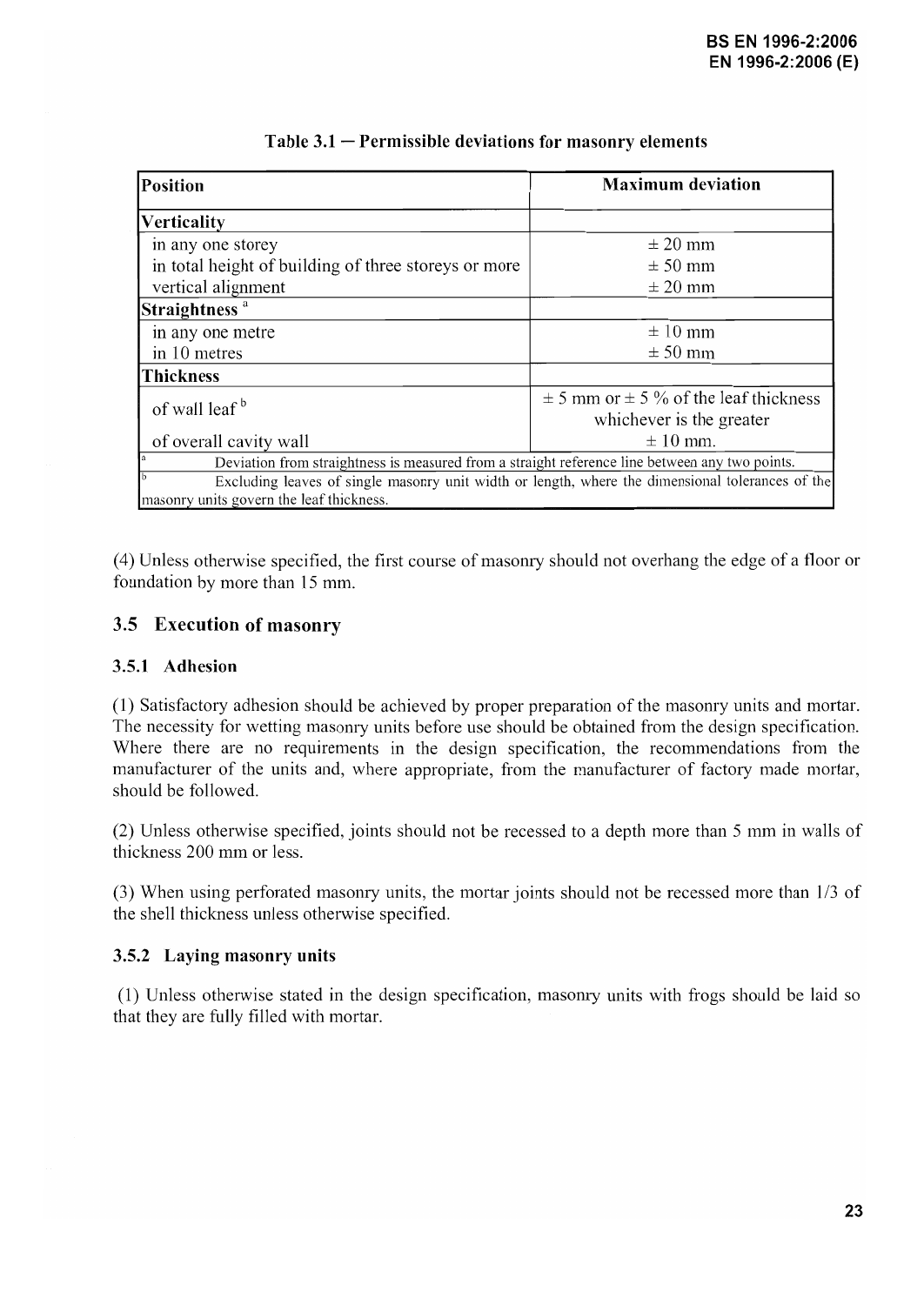## **3.5.3 Pointing and jointing for masonry other than thin layer masonry**

## **3.5.3.1 Pointing**

(1) Where joints are to be pointed, the unhardened mortar joints should be raked out so as to have clean sides to a depth of at least  $d_p$ , but no more than 15% of the wall thickness, measured from the finished surface of the joint. Loose material should be brushed out.

NOTE The value for  $d_p$  to be used in a Country may be found in its National Annex. The recommended value for  $d_p$  is 15 mm for a wall thickness of 100 mm.

(2) Before pointing the whole area should be cleaned and if necessary \vetted to give the best practicable adhesion for the subsequent pointing.

## **3.5.3.2 Jointing**

(1) Where masonry is finished by jointing during execution, the mortar should be compacted before it has lost its plasticity.

## **3.5.4 Incorporation of damp proof course membranes**

 $(1)$  Where no instructions are available, laps at corners and intersections of walls should extend the full width of the wall and all other laps should be not less than 150 mm.

#### **3.5.5 Movement joints**

 $(1)$  Except for slip ties, components including copings and cappings should not bridge movement joints.

#### **3.5.6 Incorporation of thermal insulation materials**

 $(1)$  Where insulation is installed by injecting or blowing materials into the cavity, the masonry leaves should have sufficient strength to resist the pressures imposed during and after installation.

## **3.5.7 Cleaning facing masonry**

(1) Splashes of mortar, grout or other stains should be cleaned off as soon as practicable after they occur and preferably by brushing before cementitious based materials have hardened.

 $(2)$  The cleaning method should be one recommended by the manufacturer of the masonry units taking into account the kind of staining or efflorescence.

## **3.6 Curing and protective procedures during execution**

## **3.6.1 General**

(l)P Suitable precautions shall be taken to avoid danlage to newly constructed masonry.

(2) During mortar hydration, newly constructed work should be suitably protected against excessive moisture loss or uptake.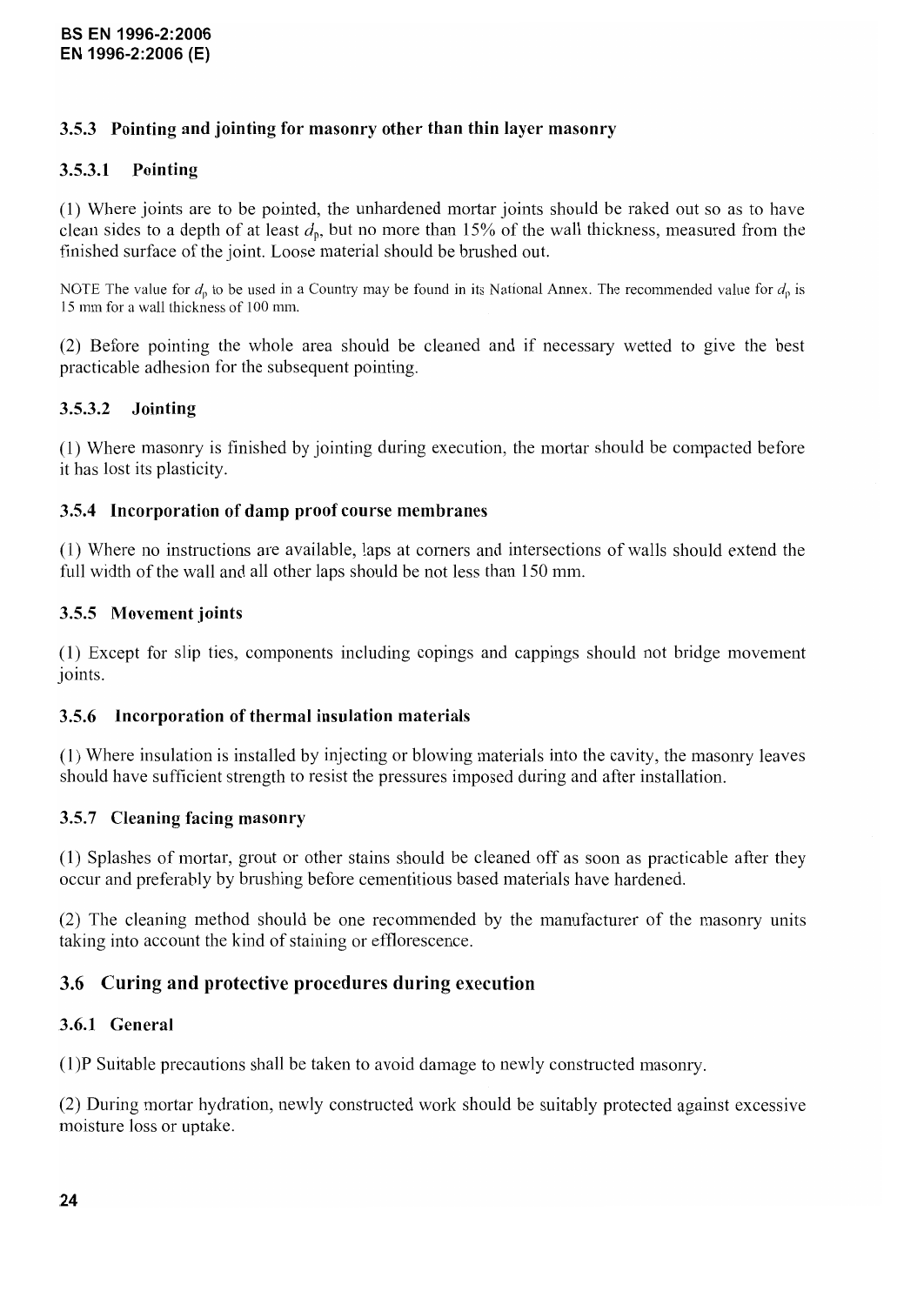## 3.6.2 Protection against rain

(1) Completed masonry should be protected from rain falling directly onto the construction until the mortar has matured. It should be protected from mortar being washed out of the joints and from cycles of wetting and drying.

(2) In order to protect the completed masonry, sills, thresholds, gutters and provisional rain water downpipes should be installed as soon as practicable after finishing the bricklaying and pointing.

(3) Bricklaying and pointing should be stopped during periods of heavy rain and the masonry units, mortar and the fresh pointing should be protected.

(4) Freshly pointed masonry should be protected from spells of heavy rain.

#### 3.6.3 Protection against freeze/thaw cycling

(1) Precautions should be taken to avoid damage to freshly completed lnasonry and pointing fronl freezing and thawing cycles.

(2) Masonry should not be laid on or with frozen materials.

#### 3.6.4 Protection against effects of low humidity

(1) Newly constructed masonry should be protected from low humidity conditions including the drying effects of wind and high temperatures. It should be kept moist until the cement in the mortar has hydrated.

#### 3.6.5 Protection against mechanical damage

(1) Masonry surfaces, vulnerable arrises at corners and openings, plinths and other projecting features should be protected as appropriate from damage and disturbance taking into account:

- other works in progress and subsequent construction operations;
- activities of construction traffic;
- concrete being poured above;
- use of scaffoldings and the construction processes carried out from them.

(2) Completed masonry should be protected from construction operations that would stain fair-faced masonry or affect bonding with future work such as rendering.

#### 3.6.6 Construction height of masonry

(1) The height of masonry to be built in one day should be limited so as to avoid instability and overstressing of the fresh mortar. The wall thickness, the type of mortar, the shape and density of the units and the degree of exposure to the wind should be taken into account in determining an appropriate limit.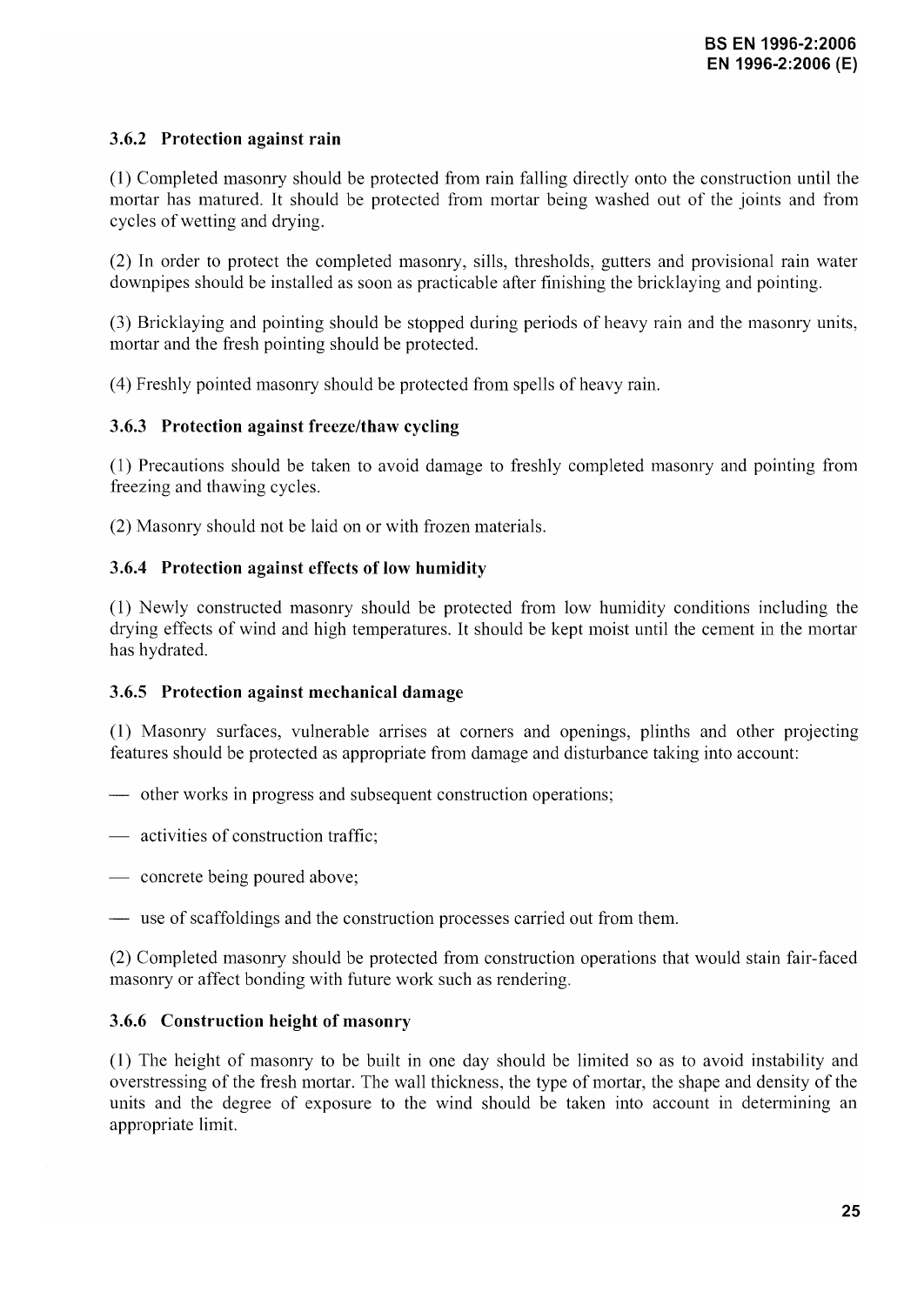## ANNEXA

(informative)

## Classification of micro conditions of exposure of completed masonry

## A.I Classification

(1) Table A.1 gives a subdivision of the basic classification given in sub-clause  $2.1.2.1(3)$  with examples.

| $\overline{\text{Class}}$ | Micro condition of the masonry                            | Examples of masonry in this condition                                                                                 |
|---------------------------|-----------------------------------------------------------|-----------------------------------------------------------------------------------------------------------------------|
| MX1                       | In a dry environment                                      | Interior of buildings for normal habitation and for                                                                   |
|                           |                                                           | offices, including the inner leaf of external cavity                                                                  |
|                           |                                                           | walls not likely to become damp.                                                                                      |
|                           |                                                           | Rendered masonry in exterior walls, not exposed                                                                       |
|                           |                                                           | to moderate or severe driving rain, and isolated                                                                      |
|                           |                                                           | from damp in adjacent masonry or materials.                                                                           |
| MX <sub>2</sub>           | <b>Exposed to moisture or wetting</b>                     |                                                                                                                       |
| MX2.1                     | Exposed to moisture but not exposed to                    | Internal masonry exposed to high levels of water                                                                      |
|                           | freeze/thaw cycling or external sources of                | vapour, such as in a laundry. Masonry exterior                                                                        |
|                           | significant levels of sulfates or aggressive<br>chemicals | walls sheltered by overhanging eaves or coping,                                                                       |
|                           |                                                           | not exposed to severe driving rain or frost.<br>Masonry below frost zone in well drained non-                         |
|                           |                                                           | aggressive soil.                                                                                                      |
|                           | MX2.2 Exposed to severe wetting but not exposed to        | Masonry not exposed to frost or aggressive                                                                            |
|                           | freeze/thaw cycling or external sources of                | chemicals, located: in exterior walls with cappings                                                                   |
|                           | significant levels of sulfates or aggressive              | or flush eaves; in parapets; in freestanding walls;                                                                   |
|                           | chemicals                                                 | in the ground; under water.                                                                                           |
| MX3                       | Exposed to wetting plus freeze/thaw cycling               |                                                                                                                       |
|                           | MX3.1 Exposed to moisture or wetting and freeze/thaw      | Masonry as class MX2.1 exposed to freeze/thaw                                                                         |
|                           | cycling but not exposed to external sources of            | cycling.                                                                                                              |
|                           | significant levels of sulfates or aggressive              |                                                                                                                       |
|                           | chemicals                                                 |                                                                                                                       |
| MX3.2                     | Exposed to severe wetting and freeze/thaw                 | Masonry as class MX2.2 exposed to freeze/thaw                                                                         |
|                           | cycling but not exposed to external sources of            | cycling.                                                                                                              |
|                           | significant levels of sulfates or aggressive              |                                                                                                                       |
|                           | chemicals                                                 |                                                                                                                       |
| MX4                       | Exposed to saturated salt air, seawater or de-            | Masonry in a coastal area. Masonry adjacent to                                                                        |
|                           | icing salts                                               | roads that are salted during the winter                                                                               |
| MX5                       | In an aggressive chemical environment                     | Masonry in contact with natural soils or filled                                                                       |
|                           |                                                           | ground or groundwater, where moisture and                                                                             |
|                           |                                                           | significant levels of sulfates are present.                                                                           |
|                           |                                                           | Masonry in contact with highly acidic soils,<br>contaminated ground or groundwater. Masonry                           |
|                           |                                                           | near industrial areas where aggressive chemicals                                                                      |
|                           |                                                           | are airborne.                                                                                                         |
|                           |                                                           | NOTE In deciding the exposure of masonry the effect of applied finishes and protective claddings should be taken into |
| account.                  |                                                           |                                                                                                                       |

| Table $A.1 - C$ lassification of micro conditions of exposure of completed masonry |  |  |  |  |
|------------------------------------------------------------------------------------|--|--|--|--|
|                                                                                    |  |  |  |  |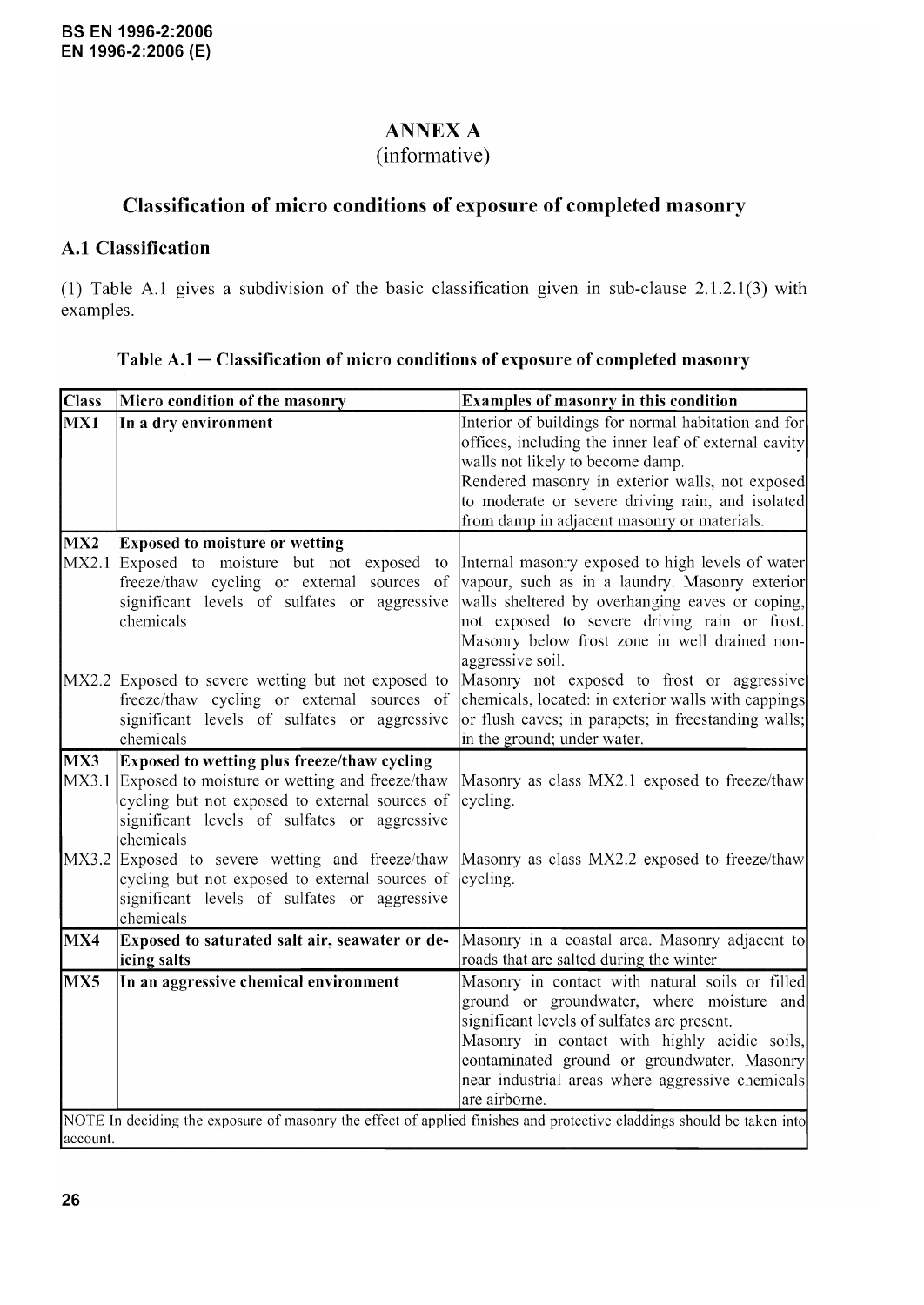## **A.2 Exposure to wetting**

(1) Figures A.1 and A.2 give examples of relative exposure to wetting.<br>
NOTE The figures are based on typical modern construction but for clarity they do relation proofing.<br>
<br> **Key Reference A.1** NOTE The figures are based on typical modern construction but for clarity they do not show all detailing of cavities and damp proofing.



a) coping with overhang









b) coping without overhang (simple capping)



d) sill without overhang (flush sill)

**Figure A.I - Examples of the effect of building detail on relative exposure to wetting of masonry**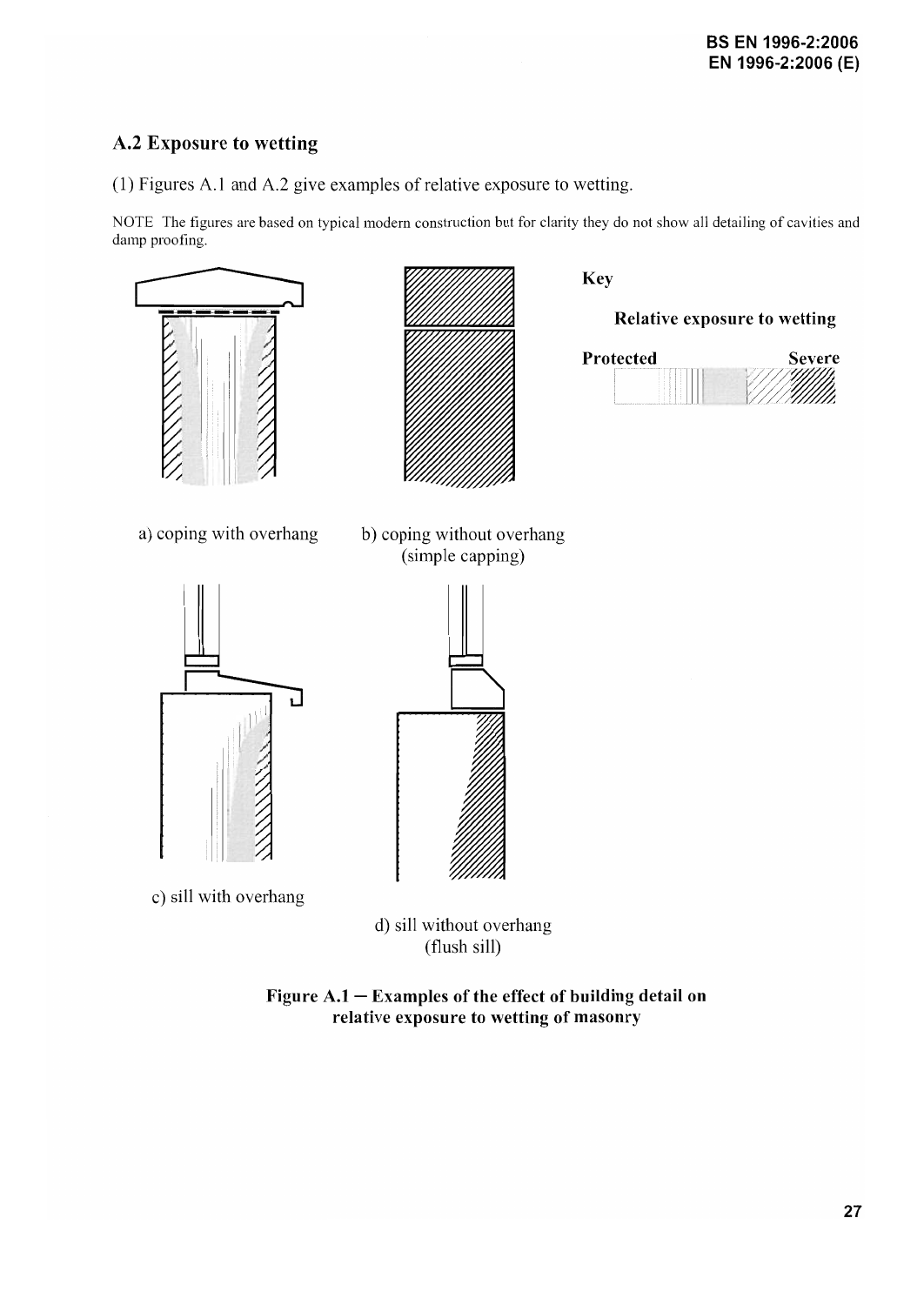#### **BS EN 1996-2:2006 EN 1996-2 :2006 (E)**



Figure A.2 – Examples of relative exposure to wetting of masonry (not protected by applied **finishes or cladding except where indicated, foundation in well drained soil)**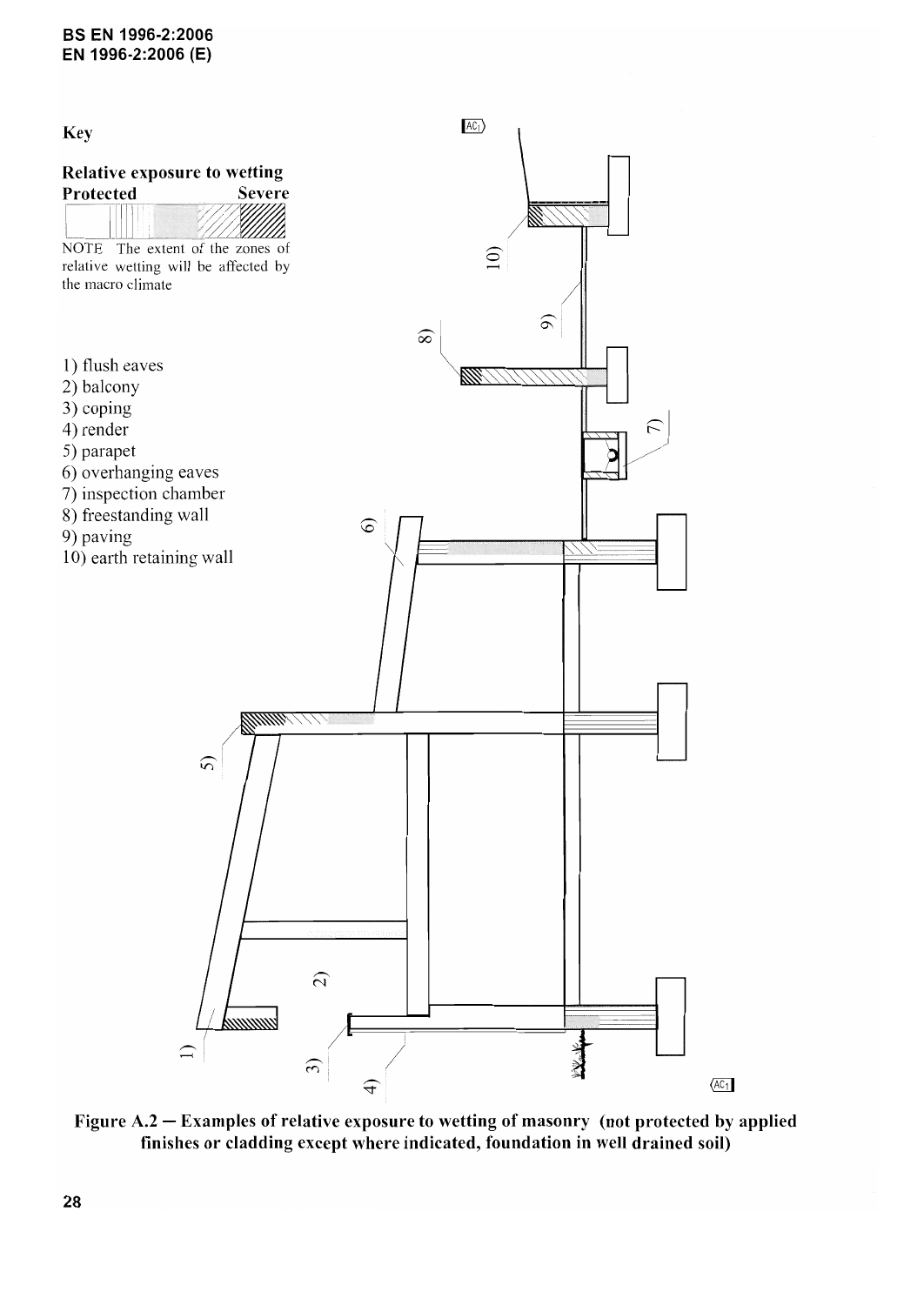## **ANNEX B**

## (informative)

## **Acceptable specifications of masonry units and mortar for durable masonry in various exposure conditions**

## **B.l Selection of masonry units and mortar**

(1) Masonry units and mortar may be selected from Tables B.1 and B.2, according to the exposure class of the masonry detennined from Table A.1.

(2) Masonry mortar is specified for durability using the terms defined in EN 998-2. For the purposes of Table B.2 they are abbreviated using the following symbols:

- P mortar for use in masonry subjected to passive exposure;
- M mortar for use in masonry subjected to moderate exposure;
- S mortar for use in masonry subjected to severe exposure.

(3) Until a European test method is available, the designation of site-made mortar mix prescriptions, for which authoritative data are available, may be related to the P, M, or S designations.

(4) In addition to selecting a mortar for durability, other perfonnance characteristics such as compressive strength, bond strength, and water retentivity need to be taken into account so that the mortar is compatible with the selected masonry units and enables the masonry to satisfy all relevant design requirements.

(5) In the present state of the art guidance on the suitability of mortars will generally need to be obtained from the manufacturers of factory made mortars or in the case of site-made mortars from authoritative sources accepted in the place of use, see 2.2.3.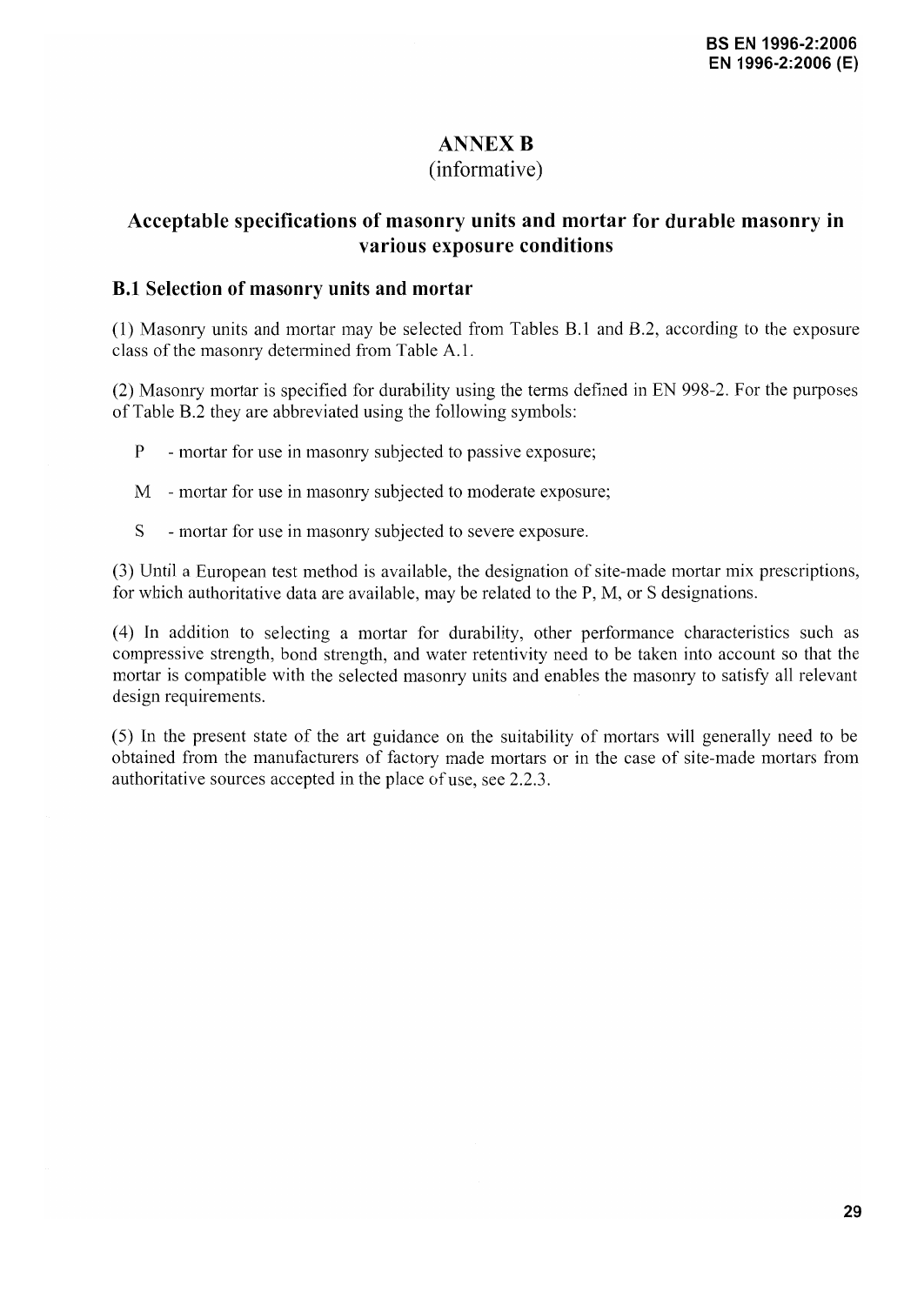| <b>Exposure</b><br>class<br>(see | Clay<br>masonry<br>units                                                                                                                                                                                                        | Calcium silicate<br>masonry units<br>conforming to                                                                                                                      |                          | Aggregate concrete<br>masonry units<br>conforming to EN771-3 | Autoclaved<br>aerated<br>concrete         | stone masonry<br>units   | Manufactured   Natural stone<br>masonry units<br>conforming to |
|----------------------------------|---------------------------------------------------------------------------------------------------------------------------------------------------------------------------------------------------------------------------------|-------------------------------------------------------------------------------------------------------------------------------------------------------------------------|--------------------------|--------------------------------------------------------------|-------------------------------------------|--------------------------|----------------------------------------------------------------|
| Table<br><b>A.1</b> )            | conforming<br>to EN771-1                                                                                                                                                                                                        | EN771-2                                                                                                                                                                 | Dense<br>aggregate       | Lightweight<br>aggregate                                     | masonry units<br>conforming to<br>EN771-4 | conforming to<br>EN771-5 | EN771-6                                                        |
| MX1 <sup>a</sup>                 | Any                                                                                                                                                                                                                             | Any                                                                                                                                                                     | Any                      | Any                                                          | Any                                       | Any                      | Any                                                            |
| MX2.1                            | F0, F1 or F2<br>$/$ S1 or S2                                                                                                                                                                                                    | Any                                                                                                                                                                     | Any                      | Any                                                          | Any                                       | Any                      | Any                                                            |
| <b>MX2.2</b>                     | F0, F1 or F2<br>/ S1 or S2                                                                                                                                                                                                      | Any                                                                                                                                                                     | Any                      | Any                                                          | $\geq 400 \text{ kg/m}^3$                 | Any                      | Any                                                            |
| <b>MX3.1</b>                     | F1 or F2 / S1<br>or S <sub>2</sub>                                                                                                                                                                                              | Freeze/thaw<br>resistant                                                                                                                                                | Freeze/thaw<br>resistant | Freeze/thaw<br>resistant                                     | $\geq 400 \text{ kg/m}^3$                 | Any                      | Consult<br>manufacturer                                        |
| <b>MX3.2</b>                     | F2 / S1 or S2                                                                                                                                                                                                                   | Freeze/thaw<br>resistant                                                                                                                                                | Freeze/thaw<br>resistant | Freeze/thaw<br>resistant                                     | $\geq 400 \text{ kg/m}^3$<br>Any          |                          | Consult<br>manufacturer                                        |
| MX4                              | manufacturer.                                                                                                                                                                                                                   | In each case assess the degree of exposure to salts, wetting and freeze/thaw cycling and consult the                                                                    |                          |                                                              |                                           |                          |                                                                |
| MX5                              | In each case a specific assessment should be made of the environment and the effect of the chemicals<br>involved taking into account concentrations, quantities available and rates of reaction and consult the<br>manufacturer |                                                                                                                                                                         |                          |                                                              |                                           |                          |                                                                |
| a                                |                                                                                                                                                                                                                                 | Class MX1 is valid only as long as the masonry, or any of its components, is not exposed during execution to more<br>severe conditions over a prolonged period of time. |                          |                                                              |                                           |                          |                                                                |

#### Table  $B.1 -$  Acceptable specifications of masonry units for durability

#### Table  $B.2 -$  Acceptable specifications of mortars for durability

| <b>Exposure class</b><br>(see Table $A.1$ ) | Mortar in combination with any type of unit, classified according to $B.1(2)$                                                                                                                                                                                  |
|---------------------------------------------|----------------------------------------------------------------------------------------------------------------------------------------------------------------------------------------------------------------------------------------------------------------|
| MX1 <sup>a,b</sup>                          | P,M,or S                                                                                                                                                                                                                                                       |
| MX2.1                                       | M,or S                                                                                                                                                                                                                                                         |
| MX2.2                                       | M or $S^c$                                                                                                                                                                                                                                                     |
| MX3.1                                       | M or S                                                                                                                                                                                                                                                         |
| MX3.2                                       | $S^c$                                                                                                                                                                                                                                                          |
| MX4                                         | In each case assess the degree of exposure to salts, wetting and freeze/thaw cycling and consult<br>the manufacturers of the constituent materials.                                                                                                            |
| MX5                                         | In each case a specific assessment should be made of the environment and the effect of the<br>chemicals involved taking into account concentrations, quantities available and rates of reaction<br>and consult the manufacturers of the constituent materials. |
| l a                                         | Class MV1 is valid only so lang as the messang or ony of its components is not expected during overwhen to meand                                                                                                                                               |

Class MX1 is valid only as long as the masonry, or any of its components, is not exposed during execution to more severe conditions over a prolonged period of time.<br>b When designation P mortars are specified it i

When designation P mortars are specified it is essential to ensure that masonry units, mortar and masonry under construction are fully protected from saturation and freezing.

When clay masonry units of Soluble Salts Content Category S1 is to be used in masonry where the Exposure Class is MX2.2, MX3.2, MX4 and MX5 the mortars should in addition be sulfate resisting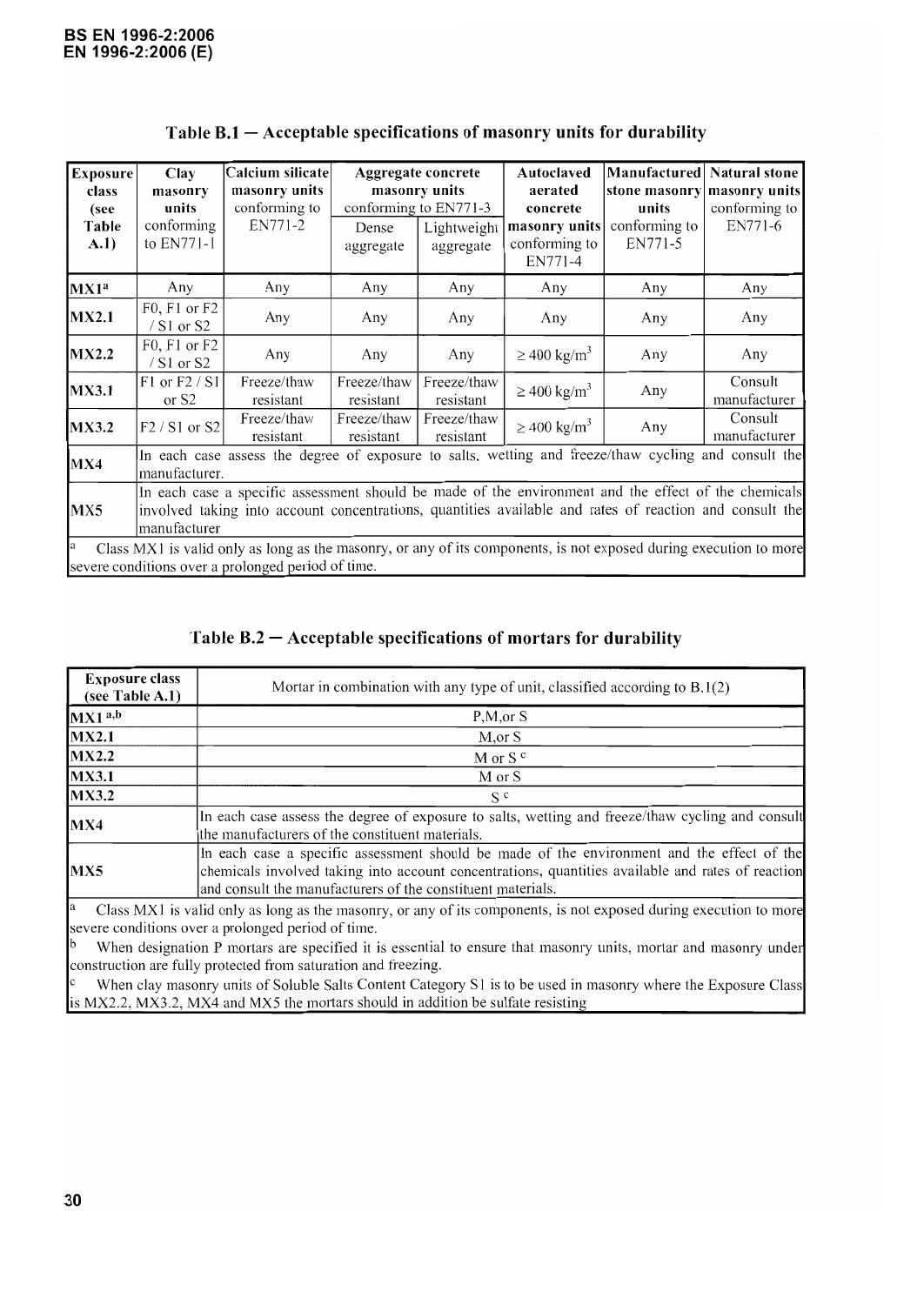## **ANNEX C**

## (informative)

## Selection of material and corrosion protection specifications for ancillary components according to exposure class

## C.J Exposure classes

(1) The range of environmental conditions encountered by ancillary components is classified into the five exposure classes MX l, MX2, MX3, MX4 and MX5 as given in Table A.1.

(2) The choice of exposure class should take into account either the exposure of products during execution or in the finished work, whichever will be the more onerous.

## C.2 Selection of materials

 $(1)$  The material and protective coating, if any, for ancillary components can be selected from the relevant part of EN 845.

(2) Materials for the manufacture of ancillary components and their corrosion protection systems are specified in full in the relevant part of EN 845 and each one is given a unique material/coating reference. This reference gives no indication of relative performance or quality.

(3) Materials for ties, tension straps, hangers and brackets, conforming to EN 845-1, can be selected using Table C.l.

(4) Materials for lintels, conforming to EN 845-2, can be selected using Table C.2.

(5) Materials for bed joint reinforcement, conforming to EN 845-3 can be selected using Table C.3.

 $(6)$  Tables C.1, C.2 and C.3 show the material/coating reference with a brief description of the materials and the exposure classes, in which the specification is suitable. This guidance is based on long term experience of the durability of such materials in a range of exposure conditions. Currently there is no accepted accelerated exposure test for measuring this parameter.

(7) Materials allocated to each exposure class will be expected to have an economically reasonable working life under the conditions described, subject to specialist advice being obtained in some cases, as indicated in the table. The choice will be dependent upon the particular application, its location and the intended working life.

(8) Where ancillary components need to be movement tolerant during installation or use, the ability of the materials and coatings to withstand the expected movement ought to be taken into account.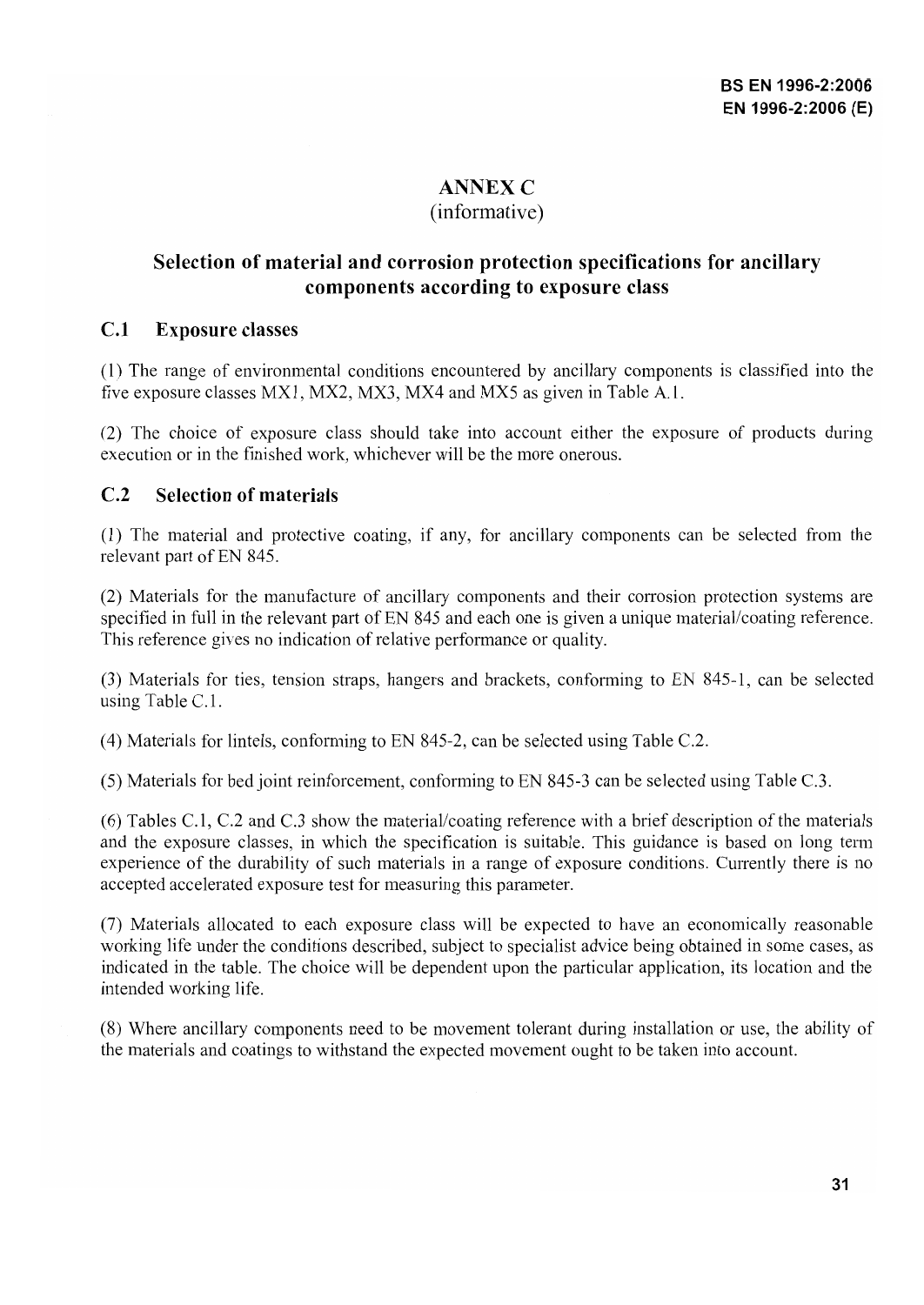#### Table C.1 – Corrosion protection systems for ties, tension straps, brackets and hangers **conforming to EN 845-1 in relation to exposure classes**

| Material <sup>a</sup>                                                                                                        | Ref.           | <b>Exposure class</b> |                         |                         |                         |                  |
|------------------------------------------------------------------------------------------------------------------------------|----------------|-----------------------|-------------------------|-------------------------|-------------------------|------------------|
|                                                                                                                              | No.            | MX1                   |                         | MX2 MX3 MX4 MX5         |                         |                  |
| Austenitic stainless steel (molybdenum chrome nickel alloys)                                                                 | 1              | U                     | U                       | U                       | U                       | R                |
| Plastic used for the body of ties                                                                                            | 2              | U                     | U                       | U                       | U                       | $\mathbb R$      |
| Austenitic stainless steel (chrome nickel alloys)                                                                            | 3              | U                     | U                       | U                       | $\mathbb R$             | ${\bf R}$        |
| Ferritic stainless steel                                                                                                     | 4              | U                     | $\overline{X}$          | $\mathbf X$             | $\overline{X}$          | X                |
| Phosphor bronze                                                                                                              | 5              | U                     | U                       | U                       | X                       | X                |
| Aluminium bronze                                                                                                             | 6              | U                     | U                       | U                       | $\overline{X}$          | $\mathbf X$      |
| Copper                                                                                                                       | $\overline{7}$ | U                     | U                       | U                       | $\mathbf X$             | $\mathbf X$      |
| Zinc coated (940 $g/m^2$ ) steel wire                                                                                        | 8              | U                     | U                       | U                       | $\mathbf R$             | $\mathbf X$      |
| Zinc coated (940 $g/m2$ ) steel component                                                                                    | 9              | U                     | U                       | U                       | $\mathsf{R}$            | $\mathbf X$      |
| Zinc coated $(710 \text{ g/m}^2)$ steel component                                                                            | 10             | U                     | $\mathbf U$             | U                       | ${\bf R}$               | $\mathbf X$      |
| Zinc coated $(460 \text{ g/m}^2)$ steel component                                                                            | 11             | U                     | $\mathsf{R}$            | $\mathbb{R}$            | $\mathbb{R}$            | X                |
| Zinc coated $(300 \text{ g/m}^2)$ steel strip or sheet with organic coating<br>over all outer surfaces of finished component | 12.1           | U                     | U                       | U                       | R                       | X                |
| Zinc coated (300 $g/m2$ ) steel strip or sheet with organic coating<br>over all outer surfaces of finished component         | 12.2           | U                     | U                       | U                       | $\mathbf R$             | X                |
| Zinc coated (265 $g/m2$ ) steel wire                                                                                         | 13             | U                     | $\mathbf R$             | $\mathbb{R}$            | X                       | X                |
| Zinc coated (300 g/m <sup>2</sup> ) steel strip or sheet with all cut edges<br>organic coated                                | 14             | $\mathbf U$           | $\mathbf R$             | $\mathbb{R}$            | X                       | X                |
| Zinc pre-coated $(300 \text{ g/m}^2)$ steel strip or sheet                                                                   | 15             | U                     | R                       | R                       | $\mathbf X$             | X                |
| Zinc coated (137 $g/m2$ ) steel strip or sheet with organic coating<br>over all outer surfaces of finished component         | 16.1           | U                     | U                       | U                       | $\mathbb{R}$            | X                |
| Zinc coated (137 $g/m2$ ) steel strip or sheet with organic coating<br>over all outer surfaces of finished component         | 16.2           | U                     | U                       | U                       | $\mathbb{R}$            | X                |
| Zinc pre-coated $(137 g/m2)$ steel strip with zinc coated edges                                                              | 17             | U                     | ${\bf R}$               | $\mathbb{R}$            | $\mathbf X$             | $\mathbf X$      |
| Zinc coated (60 $g/m^2$ ) steel wire with organic coating over all<br>surfaces of finished component                         | 18             | U                     | R                       | R                       | R                       | X                |
| Zinc coated (105 $g/m^2$ ) steel wire                                                                                        | 19             | U                     | $\mathbb{R}$            | $\mathbb{R}$            | X                       | $\boldsymbol{X}$ |
| Zinc coated $(60 \text{ g/m}^2)$ steel wire                                                                                  | 20             | U                     | X                       | X                       | $\mathbf X$             | Х                |
| Zinc pre-coated $(137 \text{ g/m}^2)$ steel sheet                                                                            | 21             | U                     | $\overline{\mathrm{x}}$ | $\overline{\mathrm{X}}$ | $\overline{\mathrm{x}}$ | $\mathbf X$      |
| EURY. If unnotwisted use of the meterial in listed class of eurogype                                                         |                |                       |                         |                         |                         |                  |

KEY: U - unrestricted use of the material **in** listed class of exposure.

R - restricted use; consult the manufacturer or a specialist consultant for advice for the specific design conditions.

X - material not recommended for use in this exposure class.

The full specification of the material and coating or concrete cover corresponding to the reference number or letter is given in EN 845-1. The coating weights shown are approximate values for one surface.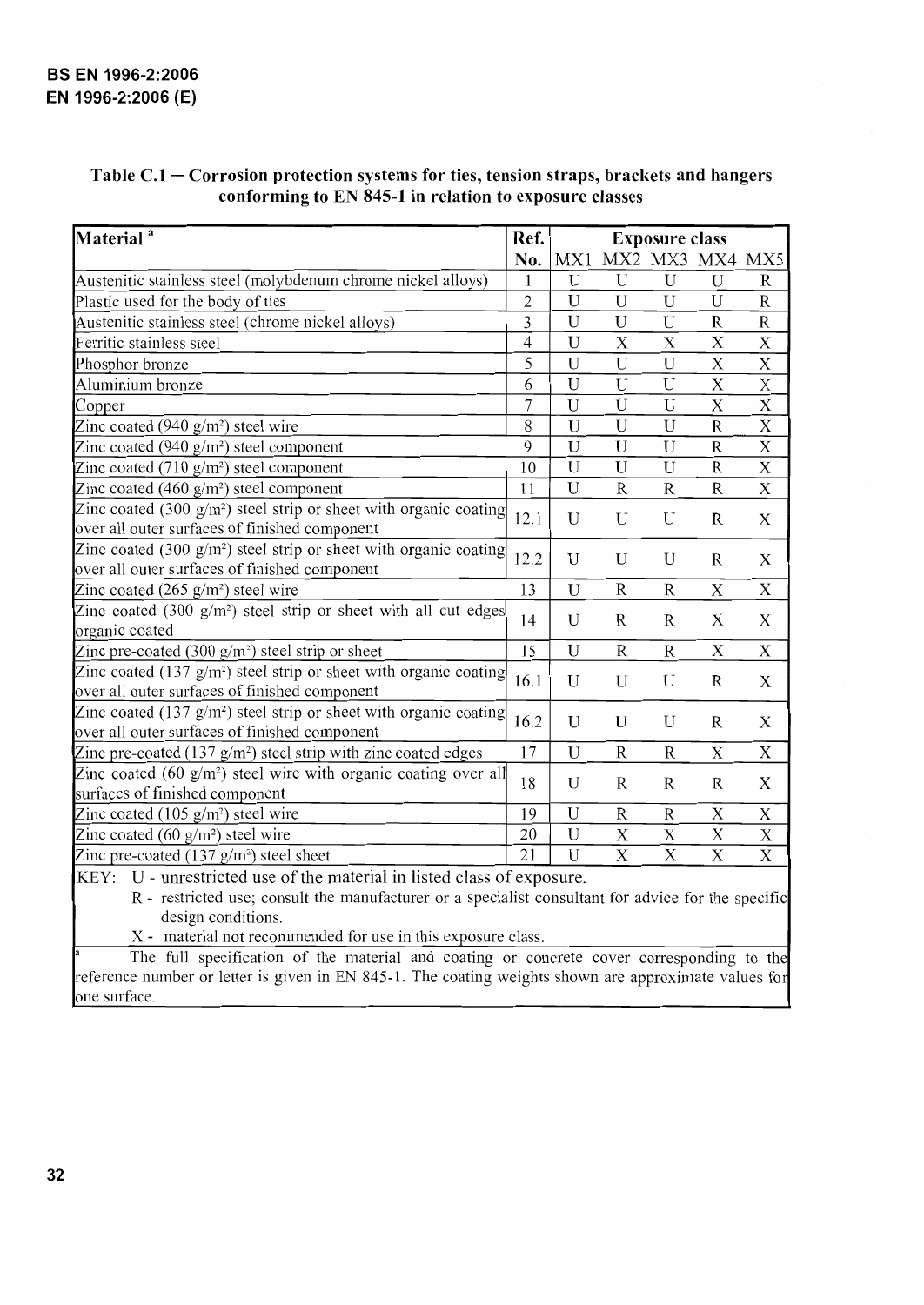| Material <sup>a</sup>                                                                                                                   | Ref.              | <b>Exposure class</b> |              |             |                           |                           |
|-----------------------------------------------------------------------------------------------------------------------------------------|-------------------|-----------------------|--------------|-------------|---------------------------|---------------------------|
|                                                                                                                                         | No.               | MX1                   |              |             | MX2 MX3 MX4 MX5           |                           |
| Austenitic stainless steel (chrome nickel alloys)                                                                                       | L <sub>3</sub>    | U                     | U            | U           | R                         | R                         |
| Zinc coated $(710 \text{ g/m}^2)$ steel component                                                                                       | L10               | U                     | U            | U           | R                         | X                         |
| Zinc coated (460 $g/m^2$ ) steel component                                                                                              | L11               | U                     | D            | D           | R                         | X                         |
| Zinc coated (460 $g/m2$ ) steel component with organic<br>coating on specified upper surfaces                                           | L11.1             | U                     | U            | U           | R                         | $\mathbf X$               |
| Zinc coated (460 g/m <sup>2</sup> ) steel component with organic $L11.2$<br>coating on specified upper surfaces                         |                   | U                     | U            | U           | R                         | $\boldsymbol{\mathrm{X}}$ |
| Zinc coated (300 g/m <sup>2</sup> ) steel strip or sheet with organic $L$ 12.1<br>coating over all outer surfaces of finished component |                   | U                     | U            | U           | $\mathbb{R}$              | X                         |
| Zinc coated (300 $g/m^2$ ) steel strip or sheet with organic<br>coating over all outer surfaces of finished component                   | L12.2             | U                     | U            | U           | $\mathbf R$               | X                         |
| Zinc coated $(300 \text{ g/m}^2)$ steel strip or sheet with all cut<br>edges organic coated                                             | L14               | U                     | D            | D           | R                         | X                         |
| Zinc coated (137 $g/m^2$ ) steel strip or sheet with organic<br>coating over all outer surfaces of finished component                   | L <sub>16.1</sub> | U                     | D            | D           | R                         | $\boldsymbol{\mathrm{X}}$ |
| Zinc coated (137 $g/m^2$ ) steel strip or sheet with organic<br>coating over all outer surfaces of finished component                   | L16.2             | U                     | U            | U           | R                         | X                         |
| Concrete <sup>b</sup> or concrete and masonry                                                                                           | A                 | U                     | U            | R           | R                         | R                         |
| Concrete <sup>b</sup> or concrete and masonry                                                                                           | B                 | U                     | U            | R           | R                         | X                         |
| Concrete <sup>b</sup> or concrete and masonry                                                                                           | $\overline{C}$    | U                     | U            | $\mathbb R$ | X                         | $\mathbf X$               |
| Concrete <sup>b</sup> or concrete and masonry                                                                                           | D                 | U                     | U            | X           | X                         | X                         |
| Concrete <sup>b</sup> or concrete and masonry                                                                                           | E                 | U                     | X            | $\mathbf X$ | $\boldsymbol{\mathrm{X}}$ | $\mathbf X$               |
| Concrete <sup>b</sup> or masonry with stainless steel reinforcement                                                                     | $\mathbf F$       | U                     | U            | R           | R                         | $\mathbf R$               |
| Autoclaved<br>aerated<br>with<br>reinforcement<br>concrete<br>protected by a coating system                                             | G                 | U                     | $\mathbb{R}$ | R           | $\mathbb{R}$              | R                         |

## **Table C.2 - Corrosion protection systems for lintels conforming to EN 845-2 in relation to exposure classes**

KEY: U - unrestricted use of the material in listed class of exposure.

R - restricted use; consult the manufacturer or a specialist consultant for advice for the specific design conditions.

D - with a damp proof course on top of the lintel the use is unrestricted (U). Without a damp proof course on top of the lintel the use is restricted (R)

X - material not recommended for use in this exposure class.

The full specification of the material and coating or concrete cover corresponding to the reference number or letter is given in EN 845-2. The coating weights shown are approximate values for one surface.

The manufacturer, or a specialist consultant, may permit a less restrictive use for prefabricated lintels, based on local experience'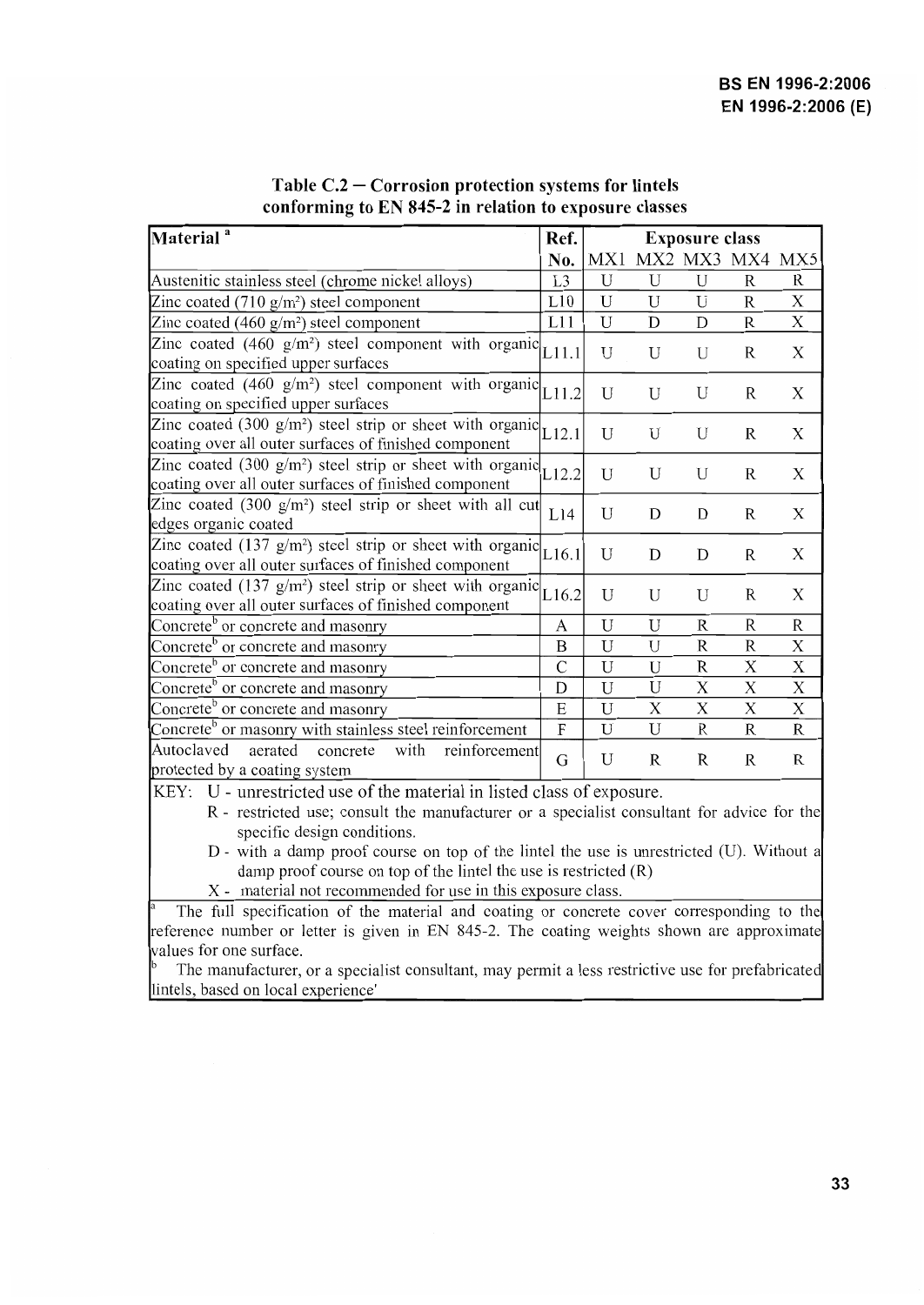#### **Table C.3 - Corrosion protection systems for bed joint reinforcement conforming to EN 845-3 in relation to exposure classes**

| Material <sup>a</sup><br>Ref.                                                                       |                 |     | <b>Exposure class</b> |    |                 |   |  |
|-----------------------------------------------------------------------------------------------------|-----------------|-----|-----------------------|----|-----------------|---|--|
|                                                                                                     | No.             | MX1 |                       |    | MX2 MX3 MX4 MX5 |   |  |
| Austenitic stainless steel (molybdenum chrome nickel alloys)                                        | R <sub>1</sub>  |     |                       |    |                 | R |  |
| Austenitic stainless steel (chrome nickel alloys)                                                   | R <sub>3</sub>  |     |                       | t. | R               | R |  |
| Zinc coated $(265 \text{ g/m}^2)$ steel wire                                                        | R13             |     | R                     | R  | Х               | X |  |
| Zinc coated (60 $g/m2$ ) steel wire with organic coating over all<br>surfaces of finished component | R18             |     |                       |    |                 |   |  |
| Zinc coated $(105 \text{ g/m}^2)$ steel wire                                                        | R19             |     | R                     | R  | Х               | X |  |
| Zinc coated $(60 \text{ g/m}^2)$ steel wire                                                         | R <sub>20</sub> |     | Х                     | Х  | Х               | X |  |
| Zinc pre-coated $(137 \text{ g/m}^2)$ steel sheet                                                   | R21             |     | Х                     | Х  |                 | X |  |
| IVEV. If unnotwated use of the meterial in listed close of expective                                |                 |     |                       |    |                 |   |  |

KEY: U - unrestricted use of the material in listed class of exposure.

R - restricted use; consult the manufacturer or a specialist consultant for advice for the specific design conditions.

X - material not recommended for use in this exposure class.

The full specification of the material and coating or concrete cover corresponding to the reference number or letter is given in EN 845-3. The coating weights shown are approximate values for one surface.